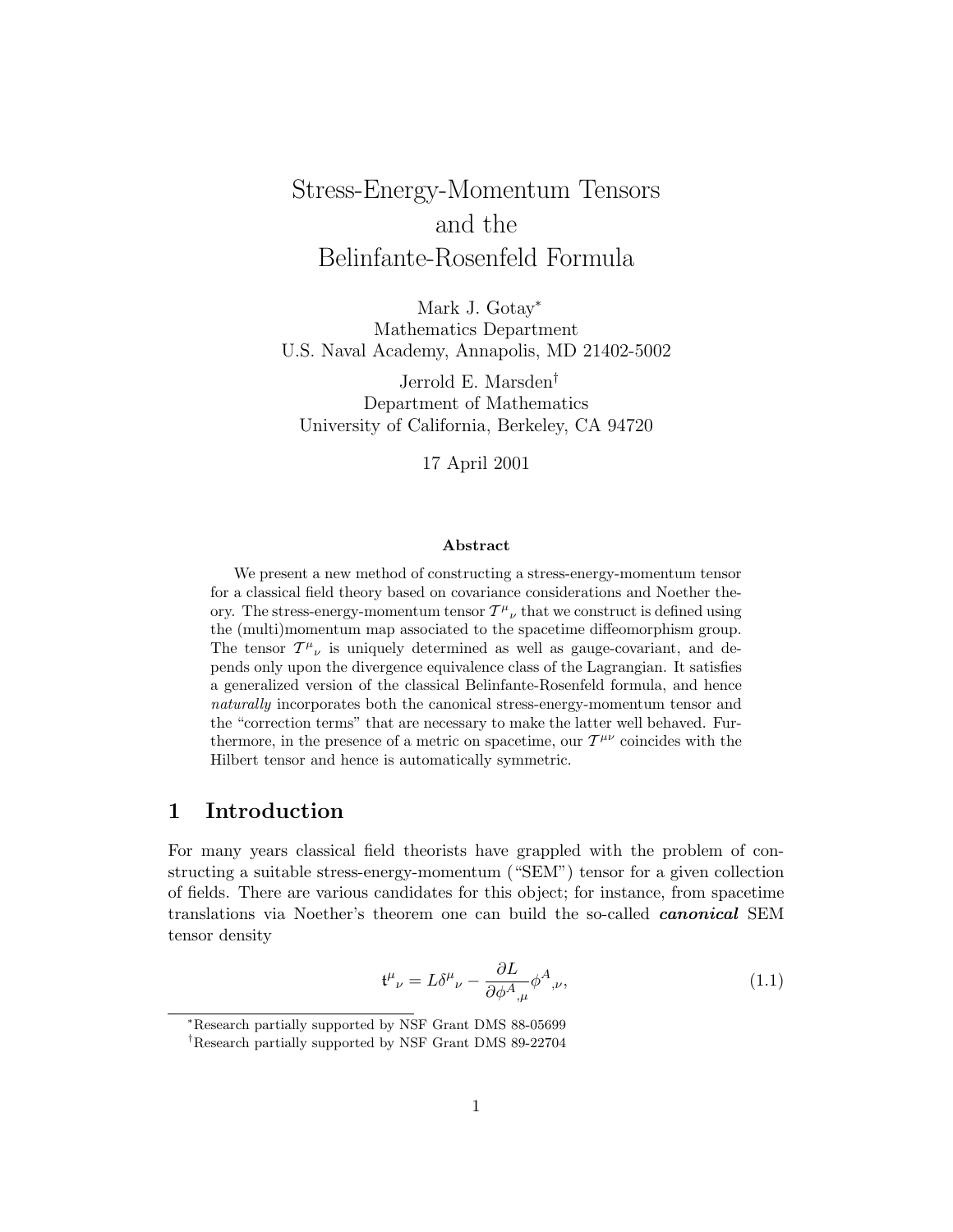<span id="page-1-0"></span>where *L* is the field Lagrangian,  $\mu$  and  $\nu$  are spacetime indices, and  $\phi^A$  are the field components. Unfortunately,  $t^{\mu\nu}$  is typically neither symmetric nor gauge-invariant, and much work has gone into efforts to "repair" it, cf. Belinfante [1939], Wentzel [1949], Corson [1953] and Davis [1970].

General relativity provides an entirely different method of generating a SEM tensor (Hawking and Ellis [1973], Misner, Thorne and Wheeler [1973]). For a matter field coupled to gravity,

$$
\mathfrak{T}^{\mu\nu} = 2 \frac{\delta L}{\delta g_{\mu\nu}} \tag{1.2}
$$

defines the **Hilbert** SEM tensor density. By its very definition,  $\mathfrak{T}^{\mu\nu}$  is both symmetric and gauge-covariant. Despite its lack of an immediate physical interpretation, this "modern" construction of the SEM tensor has largely supplanted that based on Noether's theorem. Formulae like this are also important in continuum mechanics, relativistic or not. For example, in nonrelativistic elasticity theory, (1.2) is sometimes called the *Doyle-Eriksen formula* and it defines the Cauchy stress tensor. This formula has been connected to the covariance of the theory by Marsden and Hughes [1983] and Simo and Marsden [1984].

Discussions and other definitions of SEM tensors and related objects can be found in Souriau [1974], Kijowski and Tulczyjew [1978] as well as Ferraris and Francaviglia [1985, 1991]. In general, however, the physical significance of these proposed SEM tensors remains unclear. In field theories on a Minkowski background,  $t^{\mu\nu}$  is often symmetrized by adding to it a certain expression which is attributed to the energy density, momentum density, and stress arising from spin. While one can give a definite prescription for carrying out this symmetrization (Belinfante [1939]), such modifications are nonetheless ad hoc. The situation is more problematical for field theories on a curved background, or for "topological" field theories in which there is no metric at all. Even for systems coupled to gravity, the definition (1.2) of  $\mathfrak{T}^{\mu\nu}$ has no *direct* physical significance. Now, the Hilbert tensor can be regarded as a constitutive tensor for the matter fields by virtue of the fact that it acts as the source of Einstein's equations. But this interpretation of  $\mathfrak{T}^{\mu\nu}$  is in a sense secondary, and it would be preferable to have its justification as a SEM tensor follow from first principles, i.e., from an analysis based on symmetries and Noether theory.

Moreover the relations between various SEM tensors, and in particular the canonical and Hilbert tensors, is somewhat obscure. On occasion,  $\mathfrak{T}^{\mu\nu}$  is obtained by directly symmetrizing  $t^{\mu\nu}$  (as in the case of the Dirac field), but more often not (e.g., electromagnetism). For tensor or spinor field theories, Belinfante [1940] and Rosenfeld [1940] (see also Trautman [1965]) showed that  $\mathfrak{T}^{\mu}{}_{\nu}$  can be viewed as the result of "correcting"  ${\mathfrak t}^\mu{}_\nu$ :

$$
\mathfrak{T}^{\mu}{}_{\nu} = \mathfrak{t}^{\mu}{}_{\nu} + \nabla_{\rho} K^{\mu \rho}_{\nu} \tag{1.3}
$$

for some quantities  $K^{\mu\rho}_{\nu}$ . We refer to (1.3) as the *Belinfante-Rosenfeld formula*.

Our purpose in this paper is to give a physically meaningful definition of the SEM tensor based on covariance considerations for (essentially) arbitrary field theories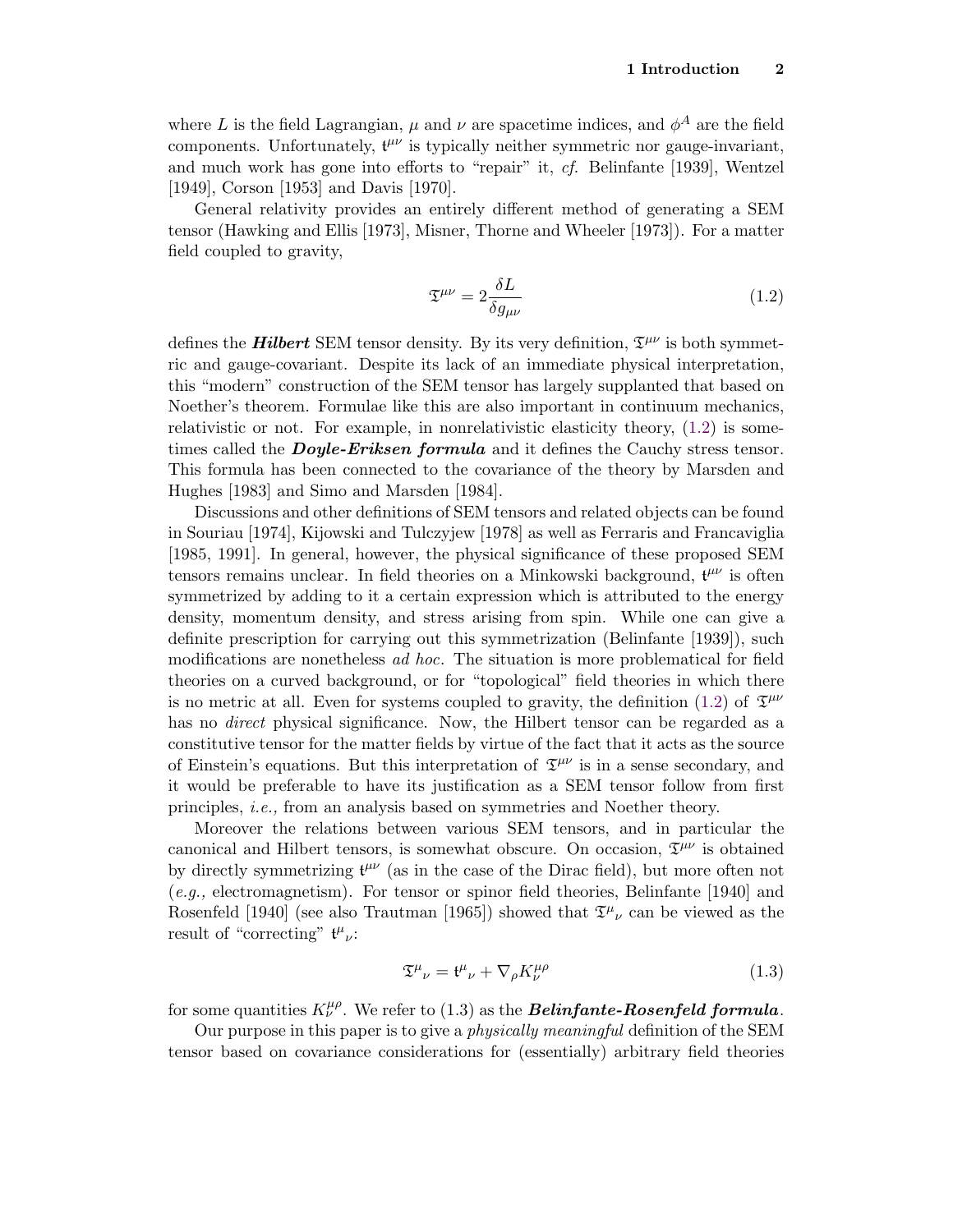that suffers none of these maladies. We will show that the SEM tensor density so defined (we call it  $T^{\mu}{}_{\nu}$ ) satisfies a generalized version of the Belinfante-Rosenfeld formula [\(1.3\)](#page-1-0), and hence *naturally* incorporates both  $t^{\mu}{}_{\nu}$  and the "correction terms" which are necessary to make the latter gauge-covariant. Furthermore, in the presence of a metric on spacetime, we will show that our SEM tensor coincides with the Hilbert tensor, and hence is automatically symmetric.

The key ingredient in our analysis is the (multi)momentum map associated to the spacetime diffeomorphism group. Using this object we define the SEM tensor density  $T^{\mu}{}_{\nu}$  by means of fluxes of the multimomentum map across hypersurfaces in spacetime. This makes intuitive sense, since the multimomentum map describes how the fields "respond" to spacetime deformations. One main consequence is that our definition uniquely determines  $T^{\mu}{}_{\nu}$ ; this is because our definition is "integral" (i.e., in terms of fluxes) as opposed to being based on differential conservation laws as is traditionally done, cf. Davis [1970]. Thus unlike, say,  $t^{\mu}{}_{\nu}$ , our SEM tensor is not merely defined up to a curl, and correspondingly there is no possibility of — and no necessity for — modifying it. The fact that the relevant group is the entire spacetime diffeomorphism group, and not just the translation group, is also crucial. Indeed, nonconstant deformations are what give rise to the "correction terms" mentioned above. Moreover, our analysis is then applicable to field theories on arbitrary spacetimes (in which context of course the translation group, let alone the Poincaré group, no longer has global meaning).

The plan of the paper is the following. In §**2** we supply some of the relevant background on Lagrangian field theory and multimomentum maps. In §**3** we define the SEM tensor  $T^{\mu}{}_{\nu}$  and derive a local expression for it, in the process establishing generalized versions of the Belinfante-Rosenfeld and Hilbert formulas [\(1.3\)](#page-1-0) and [\(1.2\)](#page-1-0). Here we also prove that  $T^{\mu}{}_{\nu}$  so defined is gauge-covariant and depends only upon the divergence equivalence class of the Lagrangian. In §**4** we discuss in detail the important special case of a field theory coupled to either a metric or a frame on spacetime. We present several examples of our results in §**5**.

# **2 Lagrangian Field Theories**

Here we rapidly sketch those aspects of Lagrangian field theory that we need for our development.<sup>1</sup> We adopt the spacetime covariant approach of Gotay et al. [1992], to which we refer the reader for further details. We restrict attention to first order theories, although we expect that the results obtained here can be extended to higher order theories.

Let  $X$  be an  $(n+1)$ -dimensional parameter space, which in applications is usually, but not always, spacetime, and let  $\pi_{XY}: Y \to X$  be a bundle whose sections are the fields of interest. The field theoretic analogue of the tangent bundle of mechanics is the first jet bundle  $J^1Y$ . The **Lagrangian density** is a bundle map  $\mathcal{L}: J^1Y \to \Lambda^{n+1}X$  over X, where  $\Lambda^{n+1}X$  is the bundle of  $(n+1)$ -forms on X.

<sup>&</sup>lt;sup>1</sup>We shall work exclusively in the Lagrangian picture. For a discussion of the covariant Hamiltonian approach to field theory, see Gotay et al. [1992].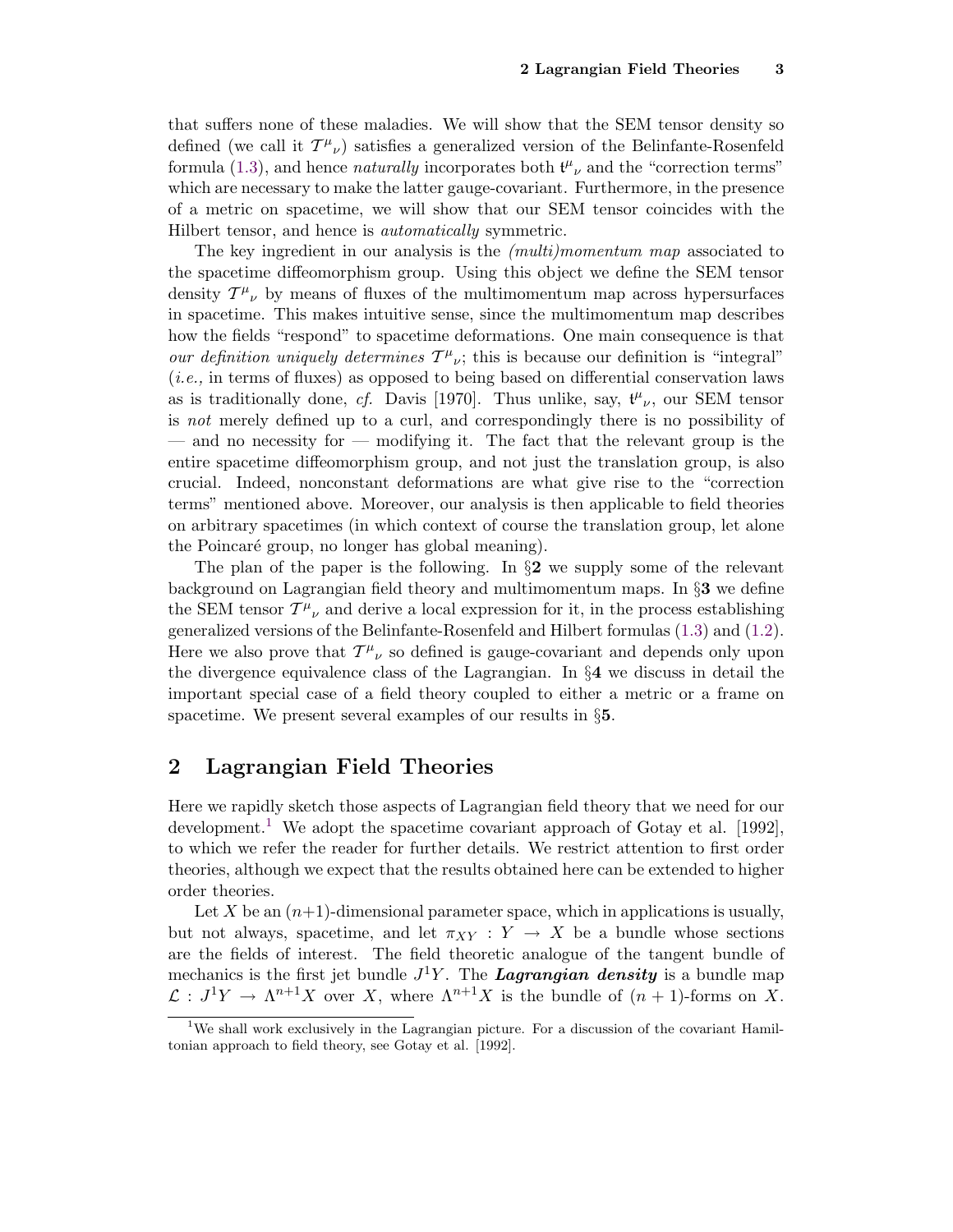<span id="page-3-0"></span>Denote the corresponding Cartan form by  $\Theta_{\mathcal{L}}$ ; it is an  $(n+1)$ -form on  $J^1Y$ .

Let  $G$  be the *gauge group* of the theory, realized as a subgroup of  $Aut(Y)$ . We shall not give a precise definition of  $\mathcal G$  here, but simply regard it as given. We assume that the Lagrangian field theory under consideration is *parametrized* in the sense that the image of G under the natural projection  $Aut(Y) \to \text{Diff}(X)$  contains the group  $\text{Diff}_c(X)$  of compactly supported diffeomorphisms.<sup>2</sup> For a discussion of parametrized theories, see Kuchař  $[1973]$ .<sup>3</sup>

Our fundamental assumption is that  $\mathcal L$  is  $\mathcal G$ -equivariant, which means that

$$
\mathcal{L}(\eta_{J^1(Y)}(\gamma)) = (\eta_X)_* \mathcal{L}(\gamma) \tag{2.1}
$$

for all  $\gamma \in J^1Y$  and all  $\eta_Y \in \mathcal{G}$ , where  $\eta_{J^1(Y)}$  is the prolongation of the automorphism  $\eta_Y$  of *Y* to *J*<sup>1</sup>*Y* and  $\eta_X$  is the induced diffeomorphism of *X*. From this it follows that  $\Theta_{\mathcal{L}}$  is  $\mathcal{G}\text{-invariant}$ , in which case we say that the field theory is  $\mathcal{G}\text{-}covariant$ . Associated to such an action is a canonical *covariant* or *multimomentum map*  $J^{\mathcal{L}}: J^1Y \to \mathfrak{g}^* \otimes \Lambda^n(J^1Y)$  given by

$$
\langle J^{\mathcal{L}}(\gamma), \xi_Y \rangle = \mathbf{i}(\xi_{J^1 Y}(\gamma)) \Theta_{\mathcal{L}}, \tag{2.2}
$$

where g is the Lie algebra of  $\mathcal{G}, \gamma \in J^1Y, \xi_{J^1Y}$  is the infinitesimal generator of the one parameter group of transformations of  $J^1Y$  generated by  $\xi_Y \in \mathfrak{g}$ , and **i**(*w*) denotes the interior product by *w*. We denote  $J^{\mathcal{L}}$  paired with  $\xi_Y$  by  $J^{\mathcal{L}}(\xi_Y)$  for short. This multimomentum map  $J^{\mathcal{L}}$  is the key object that encodes the gauge transformation covariance of the theory.

If a section  $\phi: X \to Y$  satisfies the Euler-Lagrange equations, then from (2.2) we obtain the (first) *Noether theorem* in the form:

$$
\mathbf{d}\left((j^1\phi)^* J^{\mathcal{L}}(\xi_Y)\right) = 0\tag{2.3}
$$

for all  $\xi_Y \in \mathfrak{g}$ .

Fix coordinates  $x^{\mu}$  on *X*,  $(x^{\mu}, y^A)$  on *Y*, and  $(x^{\mu}, y^A, v^A_{\mu})$  on  $J^1Y$ , and write  $\partial_{\mu} = \partial/\partial x^{\mu}, \partial_{A} = \partial/\partial y^{A}$ , and  $\partial_{A}{}^{\mu} = \partial/\partial v^{A}{}_{\mu}$ . Set  $d^{n+1}x = dx^{1} \wedge \ldots \wedge dx^{n+1}$  and  $d^n x_\mu = \mathbf{i}(\partial_\mu) d^{n+1} x$ , etc.. Then define *L* by the local representation

$$
\mathcal{L} = L d^{n+1} x
$$

so that the Cartan form is given by

$$
\Theta_{\mathcal{L}} = L_A^{\mu} dy^A \wedge d^n x_{\mu} + (L - L_A^{\nu} v^A_{\nu}) d^{n+1} x
$$

where  $L_A^{\mu} := \partial L / \partial v^A_{\mu}$ . For  $\xi_Y \in \mathfrak{g}$ , write

$$
\xi_Y = \xi^\mu(x^\nu)\partial_\mu + \xi^A(x^\nu, y^B)\partial_A,\tag{2.4}
$$

<sup>&</sup>lt;sup>2</sup>In most instances, the image of G is larger than  $\text{Diff}_c(X)$  (but still not necessarily all of  $\text{Diff}(X)$ ). For our purposes, the precise nature of the image is unimportant, provided it contains  $\text{Diff}_c(X)$ . We will elaborate these points later.

<sup>3</sup>Theories which are not parametrized can usually be made so by the simple expedients of, *e.g.,* introducing a metric on *X* and treating it as an auxiliary variable (either dynamic or not), or by coupling it to gravity.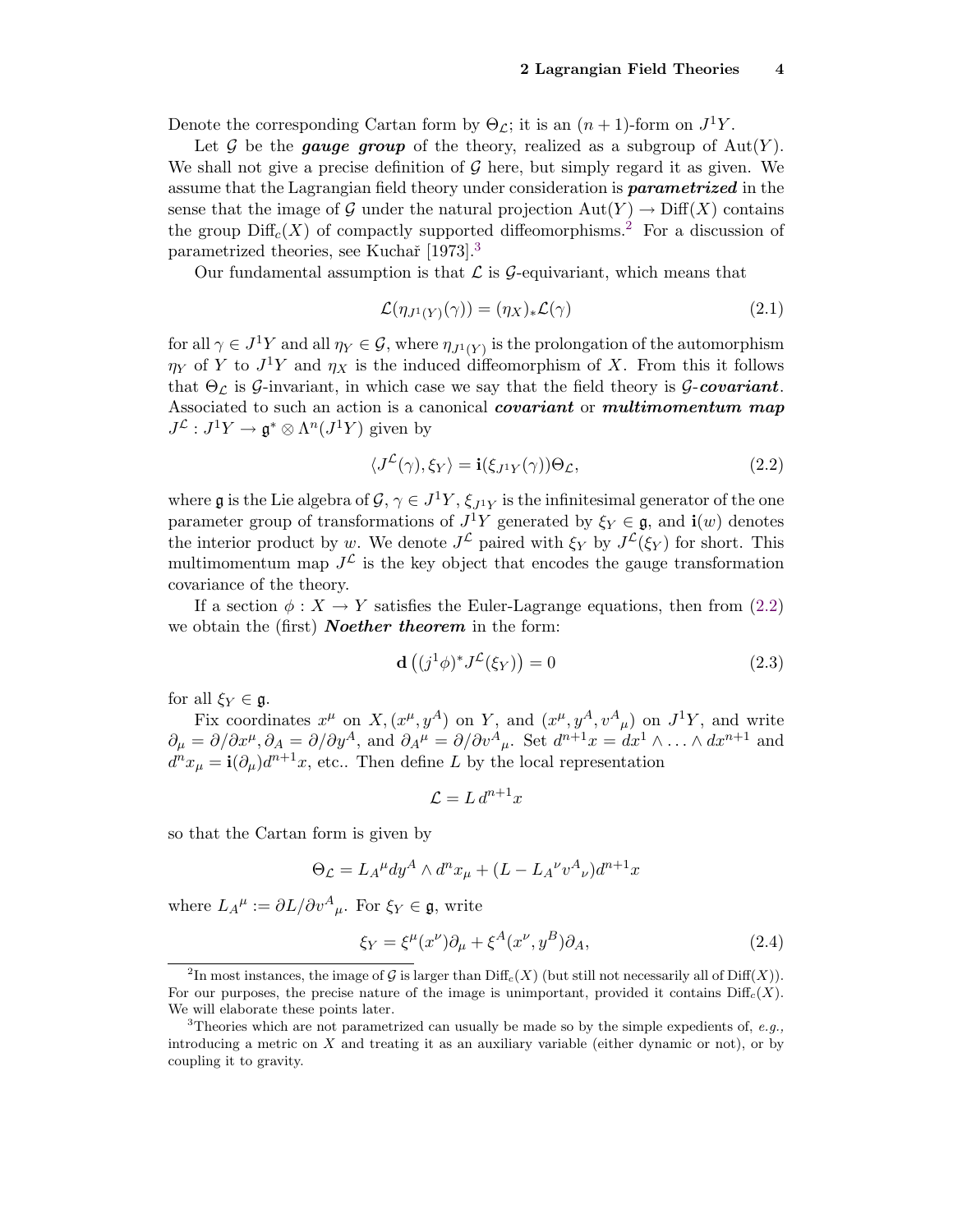<span id="page-4-0"></span>so that

$$
\xi_{J^1Y} = \xi^{\mu}\partial_{\mu} + \xi^A\partial_A + \left(D_{\mu}\xi^A - v^A_{\nu}\xi^{\nu}{}_{,\mu}\right)\partial_A^{\mu}
$$

where  $D_{\mu} = \partial_{\mu} + v^A_{\mu} \partial_A$  is the total derivative. Infinitesimally, [\(2.1\)](#page-3-0) implies

$$
(L\xi^{\nu})_{,\nu} + L_A \xi^A + L_A^{\mu} (D_{\mu}\xi^A - v^A_{\nu}\xi^{\nu})_{,\mu} = 0 \tag{2.5}
$$

for all  $\xi_Y \in \mathfrak{g}$ , where  $L_A := \partial L / \partial y^A$ . Substituting the expression for  $\xi_{J^1Y}$  and that for  $\Theta_{\mathcal{L}}$  into [\(2.2\)](#page-3-0) gives

$$
J^{\mathcal{L}}(\xi_Y) = \left( L_A{}^{\mu} \xi^A + [L - L_A{}^{\nu} v^A{}_{\nu}] \xi^{\mu} \right) d^n x_{\mu} - L_A{}^{\mu} \xi^{\nu} dy^A \wedge d^{n-1} x_{\mu\nu}.
$$
 (2.6)

### **3 The Stress-Energy-Momentum Tensor**

The SEM tensor measures the response of the fields to localized (i.e., compactly supported) spacetime deformations. However,  $\text{Diff}_c(X)$  does not necessarily act on the fields, at least not ab initio. The reason is that  $\text{Diff}_c(X)$  is not naturally a subgroup of  $\mathcal{G}$ , but rather is a subgroup of the quotient group  $\mathcal{G}/\mathcal{G}_{\text{Id}}$ , where  $\mathcal{G}_{\mathrm{Id}}$  consists of those elements of  $\mathcal G$  that cover the identity on X. Therefore, to define the SEM tensor, we need a group embedding  $\text{Diff}_c(X) \to \mathcal{G}$ , so that each element of  $\text{Diff}_c(X)$  gives rise to a gauge transformation. To be precise, assume there is a G-equivariant embedding of  $\mathrm{Diff}_c(X)$  into G such that the composition  $\text{Diff}_c(X) \to \mathcal{G} \to \text{Diff}(X)$  is the identity. (Note that the map  $\text{Diff}_c(X) \to \mathcal{G}$  is then a group homomorphism.) In general,  $\mathcal G$  is larger than  $\text{Diff}_c(X)$ , but the stress-energymomentum tensor is associated only with the  $\text{Diff}_c(X)$  "part" of G. For instance, in continuum mechanics,  $T^{\mu\nu}$  is to measure the net energy flow, momentum flux and stress across hypersurfaces in spacetime — even if the material has internal structure.

### **Remark**

**1** Embeddings of Diff<sub>c</sub> $(X)$  into Aut $(Y)$  exist if Y is a "bundle of geometric objects," cf. Ferraris and Francaviglia [1983]. For example, if we have a tensor field theory,  $\text{Diff}_c(X)$  embeds into Aut(Y) by push-forward: *η* induces  $\eta_Y = \eta_* = (\eta^{-1})^*$ . For Yang-Mills theories on the other hand, one may not be able to *globally* construct such embeddings. However, it will be clear from what follows that we really only require such embeddings to exist infinitesimally  $(i.e.,$  on the Lie algebra level), and locally (i.e., over locally trivializing neighborhoods in *X*).

The embedding  $\text{Diff}_c(X) \to \mathcal{G}$  of Lie groups determines, by differentiation, a Lie algebra monomorphism  $\mathfrak{X}_c(X) \to \mathfrak{g}$  given by  $\xi \mapsto \xi_Y$ , where in [\(2.4\)](#page-3-0)  $\xi^A =$  $\xi^A(x^{\mu}, y^B, [\xi^{\nu}])$  is a smooth function of  $\xi^{\nu}$ . We suppose that the action of Diff<sub>c</sub>(*X*) on *Y* is "local" in the sense that  $\xi^A$  depends on  $\xi^{\nu}$  and its derivatives up to order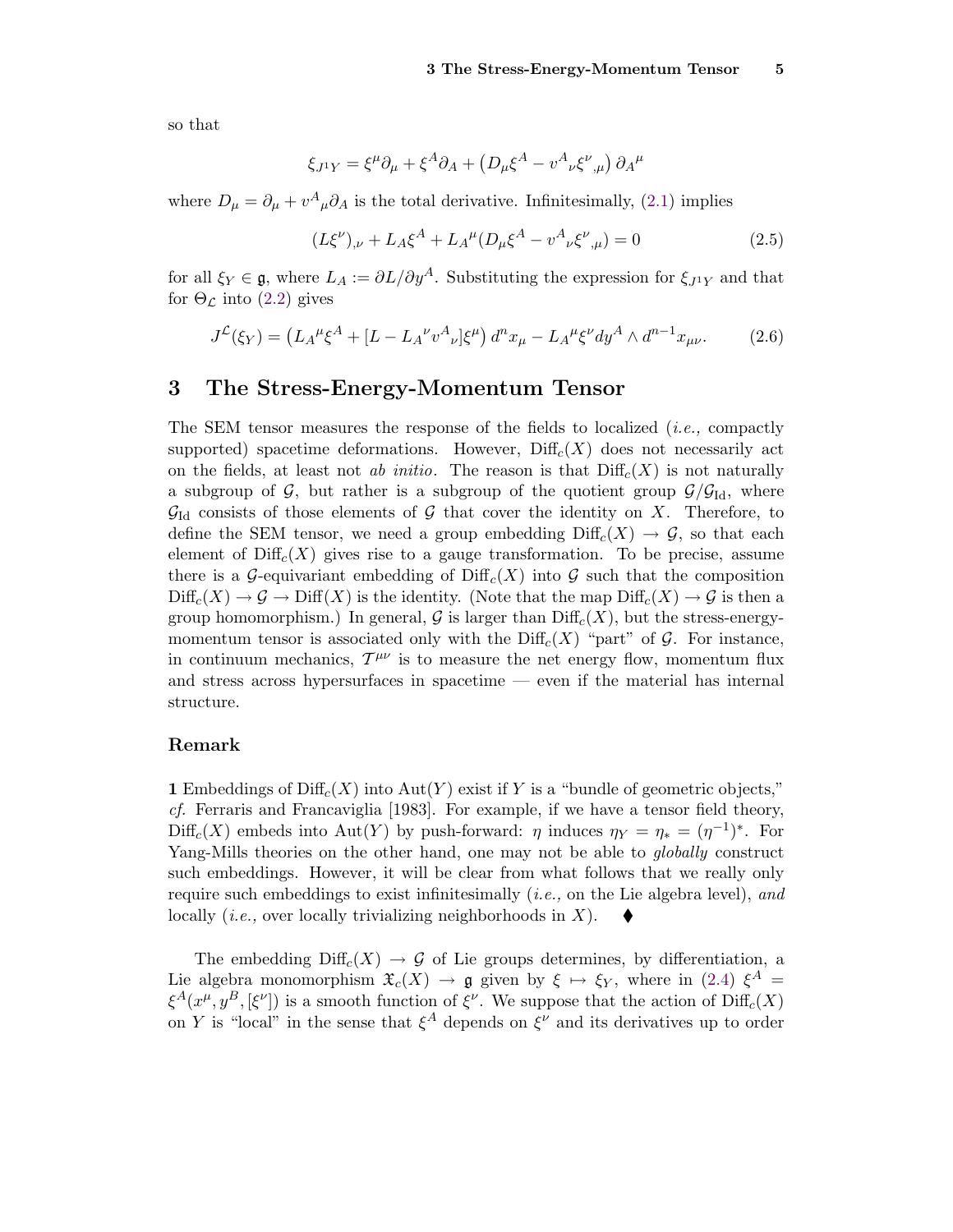<span id="page-5-0"></span> $k < \infty$ .<sup>4</sup> We call *k* the *differential index* of the field theory; it is the order of the highest derivatives that appear in the transformation laws for the fields. The association  $\xi \mapsto \xi_Y$  is linear in  $\xi^\nu$ , so we may write

$$
\xi^{A} = C^{A\rho_{1}\dots\rho_{k}} \xi^{\nu}{}_{,\rho_{1}\dots\rho_{k}} + \dots + C^{A\rho}_{\nu} \xi^{\nu}{}_{,\rho} + C^{A}{}_{\nu} \xi^{\nu}, \tag{3.1}
$$

where the coefficients  $C^{A\rho_1 \ldots \rho_m}_{\nu}$  depend only upon  $x^{\mu}$  and  $y^B$ .

For tensor field theories, using the standard embedding  $\eta \mapsto \eta_*$ , one has simply

$$
\xi^A = C^A_{\ \ \nu} \xi^{\nu}{}_{,\rho},
$$

so  $k = 1$  in this instance (unless  $\phi$  is a scalar field, in which case all the coefficient functions  $C^{A\rho_1...\rho_m}_{\nu}$  vanish). But if one uses a "nonstandard" embedding  $\text{Diff}_c(X) \rightarrow$  $G$ , zeroth order terms may appear as well:

$$
\xi^A = C^A{}_{\nu}^{\rho} \xi^{\nu}{}_{,\rho} + C^A{}_{\nu} \xi^{\nu}.\tag{3.2}
$$

We will illustrate this in the context of electromagnetism in §**5**. A Kirchhoff-Love rod under simple torsion provides a nontrivial example of a  $k = 0$  theory; cf. Love [1944]. For a field theory based on a linear connection on *X* (like Palatini gravity), one would have  $k = 2$ .

Before proceeding to the definition of the SEM tensor, we derive the consequences of the covariance condition  $(2.5)$ . Substituting  $(3.1)$  into  $(2.5)$  yields

$$
L_{,\nu}\xi^{\nu} + L\xi^{\nu}{}_{,\nu} + L_A \left( C^{A\rho_1...\rho_k}_{\ \ \nu} \xi^{\nu}{}_{,\rho_1...\rho_k} + \ldots + C^{A\rho}_{\ \ \nu} \xi^{\nu}{}_{,\rho} + C^{A}{}_{\nu} \xi^{\nu} \right) + L_A^{\mu} \left( C^{A\rho_1...\rho_k}_{\ \ \nu} \xi^{\nu}{}_{,\rho_1...\rho_k} + (D_{\mu} C^{A\rho_1...\rho_k}) \xi^{\nu}{}_{,\rho_1...\rho_k} + \ldots + C^{A}{}_{\nu} \xi^{\nu}{}_{,\mu} + (D_{\mu} C^{A}{}_{\nu}) \xi^{\nu} - v^{A}{}_{\nu} \xi^{\nu}{}_{,\mu} \right) = 0.
$$

Since  $\text{Diff}_c(X) \to \mathcal{G}$  is an *embedding*,  $\xi^{\nu}$  and its derivatives are arbitrarily specifiable. Thus, equating to zero the coefficients of the  $\xi^{\nu}$ ,  $\rho_1...\rho_m$ , we obtain the following results.

For  $m = k + 1$ :

$$
C^{A(\rho_1\dots\rho_k} L_A^{\rho_{k+1}}) = 0.
$$

For  $1 < m < k + 1$ :

$$
C_{\ \nu}^{A\rho_1...\rho_m}L_A + C_{\ \nu}^{A(\rho_1...\rho_{m-1}}L_A^{\ \rho_m)} + (D_{\mu}C_{\ \nu}^{A\rho_1...\rho_m})L_A^{\mu} = 0.
$$

For  $m = 1$ :

$$
(L\delta^{\rho}{}_{\nu} - L_A{}^{\rho}v^A{}_{\nu}) + C^A{}_{\nu}L_A + C^A{}_{\nu}L_A{}^{\rho} + (D_{\mu}C^A{}_{\nu}{}^{\rho})L_A{}^{\mu} = 0.
$$

<sup>&</sup>lt;sup>4</sup>The theory of Palais and Terng [1977] and Epstein and Thurston [1979] shows that locality in the sense of topology implies locality in the sense of pointwise dependence on a finite number of derivatives.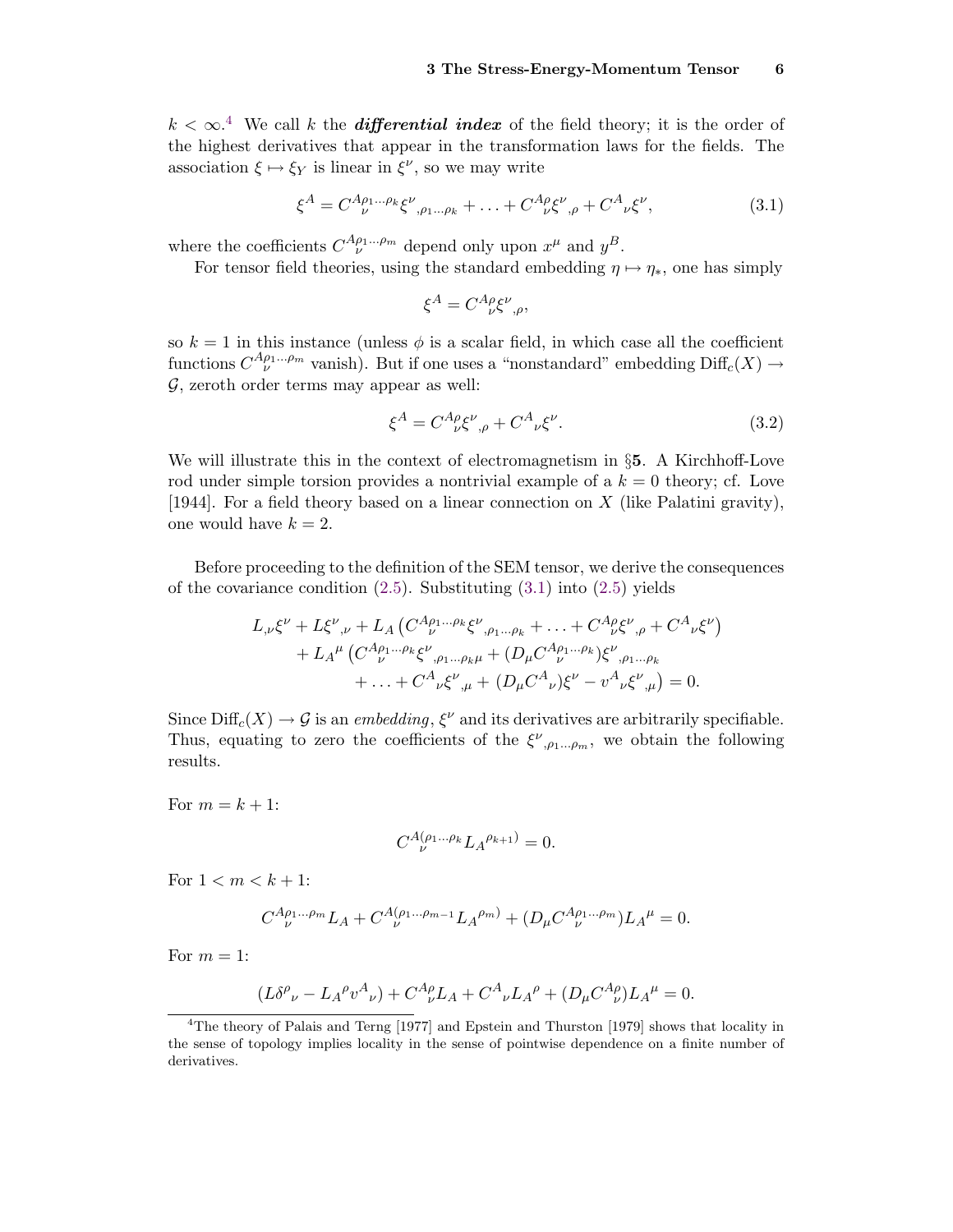<span id="page-6-0"></span>For  $m = 0$ :

$$
L_{,\nu} + C^A_{\nu}L_A + (D_{\mu}C^A_{\nu})L_A^{\mu} = 0.
$$

Using the Leibniz rule, these can be rewritten

$$
C^{A(\rho_1...\rho_k}L_A^{\rho_{k+1})} = 0
$$
  
\n
$$
C^{A(\rho_1...\rho_{m-1}}L_A^{\rho_m)} + D_{\mu}(C^{A\rho_1...\rho_m}L_A^{\mu}) + C^{A\rho_1...\rho_m}\frac{\delta L}{\delta y^A} = 0
$$
  
\n
$$
(L\delta^{\rho}{}_{\nu} - L_A^{\rho}v^A{}_{\nu}) + C^A{}_{\nu}L_A^{\rho} + D_{\mu}(C^{A\rho}_{\nu}L_A^{\mu}) + C^{A\rho}_{\nu}\frac{\delta L}{\delta y^A} = 0
$$
  
\n
$$
L_{,\nu} + D_{\mu}(C^A{}_{\nu}L_A^{\mu}) + C^A{}_{\nu}\frac{\delta L}{\delta y^A} = 0
$$
\n(3.3)

where  $\delta L/\delta y^A = \partial L/\partial y^A - D_\mu L_A^{\mu}$  is the variational derivative. Now set

$$
K_{\nu}^{\rho_1...\rho_m\mu} := C_{\nu}^{A\rho_1...\rho_m} L_A^{\mu};
$$

note that  $K_{\nu}^{\rho_1...\rho_m\mu}$  is symmetric in all its contravariant indices except for the last. From (3.3) we obtain

$$
K_{\nu}^{(\rho_1 \dots \rho_{k+1})} = 0
$$
  
\n
$$
K_{\nu}^{(\rho_1 \dots \rho_m)} + D_{\mu} K_{\nu}^{\rho_1 \dots \rho_m \mu} \approx 0
$$
  
\n
$$
(L \delta^{\rho}{}_{\nu} - L_{A}{}^{\rho} v^{A}{}_{\nu}) + K_{\nu}^{\rho} + D_{\mu} K_{\nu}^{\rho \mu} \approx 0
$$
  
\n
$$
L_{,\nu} + D_{\mu} K_{\nu}^{\mu} \approx 0
$$

where " $\approx$ " means "weak" equality, *i.e.*, modulo the Euler-Lagrange equations.

We are now ready to state a main result, which characterizes fluxes of  $J<sup>L</sup>$  across hypersurfaces in *X*.

**Theorem 3.1.** Consider a G-covariant Lagrangian field theory. If  $\phi$  is a solution of the Euler-Lagrange equations, then there exists a unique  $(1, 1)$ −tensor density  $\mathcal{T}(\phi)$ on *X* such that

$$
\int_{\Sigma} i_{\Sigma}^{*} (j^{1} \phi)^{*} J^{\mathcal{L}}(\xi_{Y}) = \int_{\Sigma} T^{\mu}{}_{\nu}(\phi) \xi^{\nu} d^{n} x_{\mu}
$$
\n(3.4)

for all  $\xi \in \mathfrak{X}_c(X)$  and all hypersurfaces  $\Sigma$ , where  $i_{\Sigma} : \Sigma \to X$  is the inclusion.

Although this theorem presupposes that an embedding  $\text{Diff}_c(X) \to \mathcal{G}$  has been chosen, it will follow from Proposition **3** below that this choice is ultimately irrelevant.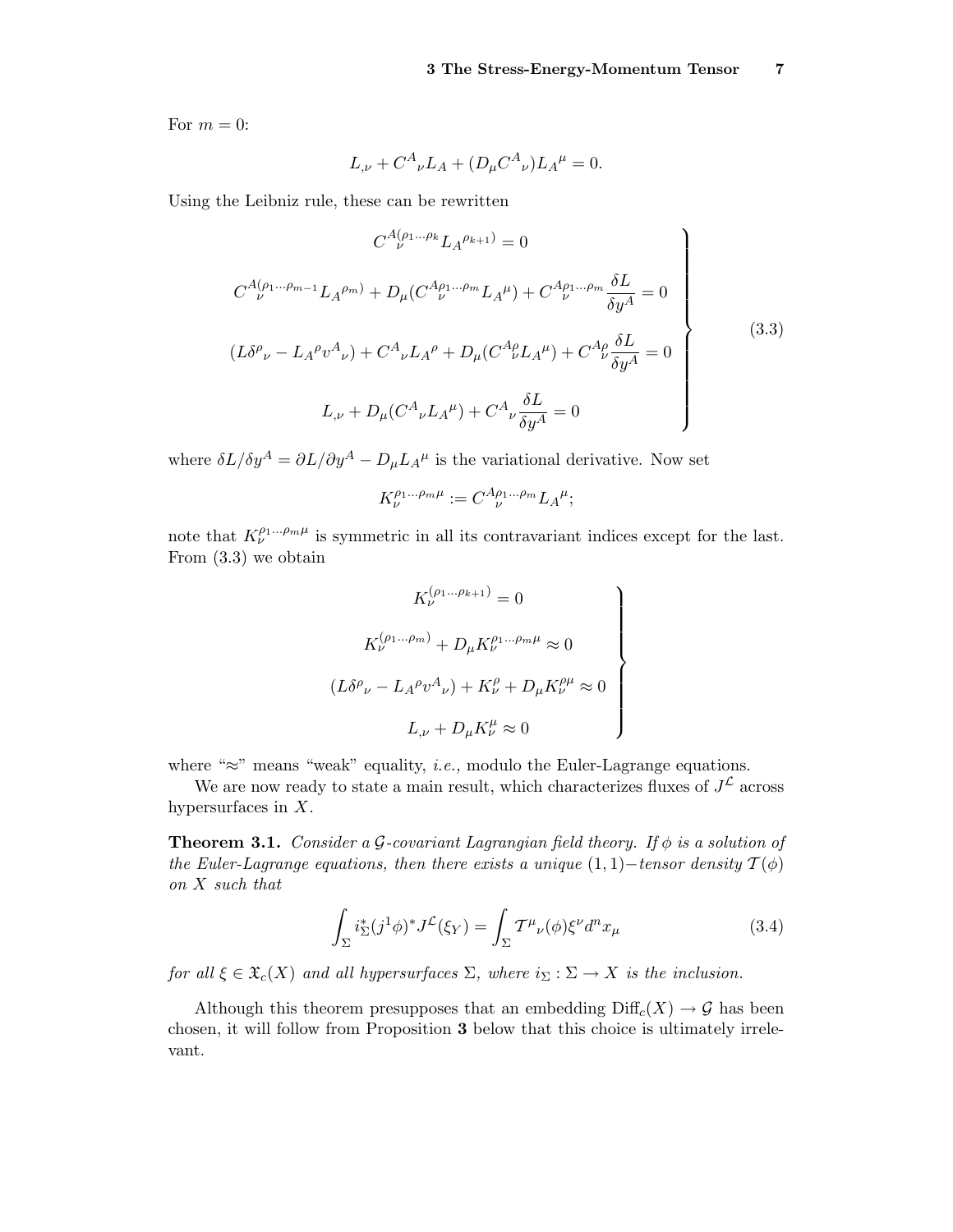<span id="page-7-0"></span>We call  $T^{\mu}{}_{\nu}(\phi)$  the SEM *tensor density of the field*  $\phi$ . Before we proceed with the proof, we pause to demonstrate heuristically why  $T^{\mu}{}_{\nu}$  so defined can be interpreted as a SEM tensor.

Consider a field  $\psi$  coupled to gravity, so that the total Lagrangian density splits into matter and gravitational terms as follows:

$$
\mathcal{L} = \mathcal{L}_m + \mathcal{L}_g,\tag{3.5}
$$

where *g* is the spacetime metric and  $\mathcal{L}_q = (1/16\pi)R\sqrt{-g}$ . (The precise nature of the coupling to matter is unimportant.) Suppose that the pair  $(\psi, g)$  satisfies the Euler-Lagrange equations. From the Vanishing Theorem (see Remark **6** and equation [\(3.15\)](#page-12-0) below) it follows that

$$
\int_{\Sigma} i_{\Sigma}^* j^1(\psi, g)^* J^{\mathcal{L}}(\xi_Y) = 0 \tag{3.6}
$$

for all  $\xi \in \mathfrak{X}_c(X)$ . From [\(2.6\)](#page-4-0),  $J^{\mathcal{L}}$  is linear in  $\mathcal{L}$ , so (3.6) can be rewritten

$$
-\int_{\Sigma} i_{\Sigma}^{*} j^{1}(\psi, g)^{*} J^{\mathcal{L}_{g}}(\xi_{Y}) = \int_{\Sigma} i_{\Sigma}^{*} j^{1}(\psi, g)^{*} J^{\mathcal{L}_{m}}(\xi_{Y}). \tag{3.7}
$$

A straightforward calculation<sup>5</sup> shows that

$$
-\int_{\Sigma} i_{\Sigma}^* j^1(\psi, g)^* J^{\mathcal{L}_g}(\xi_Y) = \frac{1}{8\pi} \int_{\Sigma} \mathfrak{G}^{\mu}{}_{\nu} \xi^{\nu} d^n x_{\mu},
$$

where  $\mathfrak{G}^{\mu}{}_{\nu}$  is the Einstein tensor density. From Einstein's equations  $\mathfrak{G}^{\mu}{}_{\nu} = 8\pi \mathfrak{T}^{\mu}{}_{\nu}$ and (3.7), we obtain

$$
\int_{\Sigma} i_{\Sigma}^* j^1(\psi, g)^* J^{\mathcal{L}_m}(\xi_Y) = \int_{\Sigma} \mathfrak{T}^{\mu}{}_{\nu} \xi^{\nu} d^n x_{\mu},
$$

so that in this case  $T^{\mu}{}_{\nu}$  defined by  $(3.4)$  — with  $\mathcal{L}_m$  in place of  $\mathcal{L}$  — can be identified with the Hilbert SEM tensor density.

This actually constitutes a proof of Theorem **1** in the stated circumstances.<sup>6</sup> But our setup here is more inclusive than fields coupled to gravity, and so we provide a proof in all generality.

**Proof** The pattern of the proof is the same for all k, so we shall be content with illustrating it for  $k = 2$ . Using  $(2.6)$  and  $(3.1)$ , the left hand side of  $(3.4)$  becomes

$$
\int_{\Sigma} i_{\Sigma}^{*} (j^{1} \phi)^{*} J^{\mathcal{L}}(\xi_{Y})
$$
\n
$$
= \int_{\Sigma} \left( L_{A}{}^{\mu} (\xi^{A} - v^{A}{}_{\nu} \xi^{\nu}) + L \xi^{\mu} \right) d^{n} x_{\mu}
$$
\n
$$
= \int_{\Sigma} \left( L_{A}{}^{\mu} (C^{A}{}_{\nu}{}^{\sigma} \xi^{\nu}{}_{,\rho\tau} + C^{A}{}_{\nu} \xi^{\nu}{}_{,\rho} + C^{A}{}_{\nu} \xi^{\nu} - v^{A}{}_{\nu} \xi^{\nu} \right) + L \delta^{\mu}{}_{\nu} \xi^{\nu} \right) d^{n} x_{\mu}
$$
\n
$$
= \int_{\Sigma} \left( K^{\rho\tau \mu}_{\nu} \xi^{\nu}{}_{,\rho\tau} + K^{\rho \mu}_{\nu} \xi^{\nu}{}_{,\rho} + (L \delta^{\mu}{}_{\nu} - L_{A}{}^{\mu} v^{A}{}_{\nu} + K^{\mu}_{\nu}) \xi^{\nu} \right) d^{n} x_{\mu}. \tag{3.8}
$$

<sup>5</sup>See Gotay et al. [1992] for details.

<sup>6</sup>Another proof will be given in §**4**.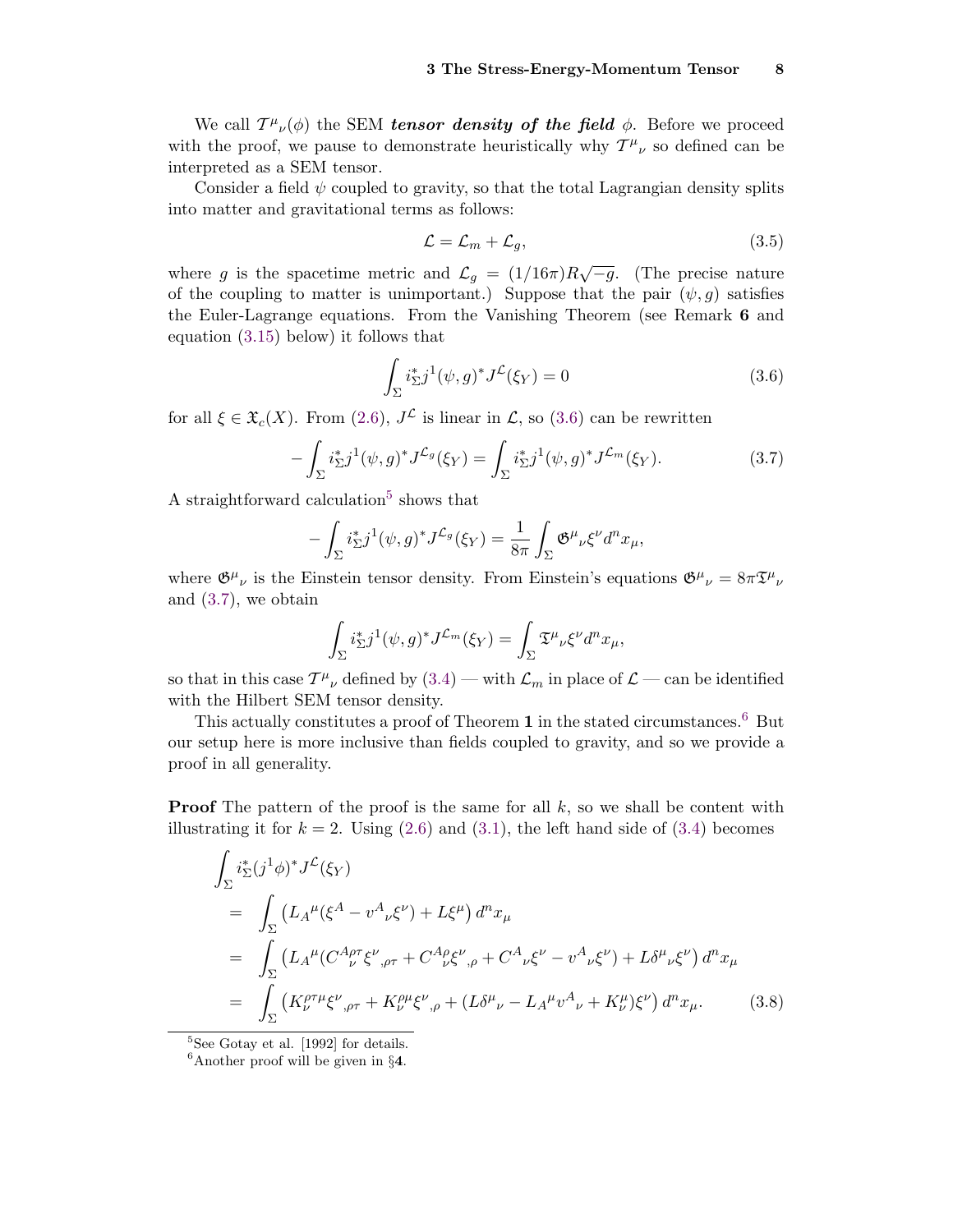<span id="page-8-0"></span>Let  $U \subset X$  be a chart in which  $\Sigma \cap U$  is a hyperplane. By means of a partition of unity argument, it suffices to consider the case when the vector field  $\xi$  has support contained in *U*. Construct an  $(n + 1)$ -dimensional region  $V \subset X$  such that  $\partial V =$  $(\Sigma \cap U) \cup \Sigma'$ , where  $\xi|\Sigma' = 0$ . By the divergence theorem, the first two terms in (3.9) become

$$
\int_{\Sigma} (K_{\nu}^{\rho\tau\mu}\xi^{\nu}{}_{,\rho\tau} + K_{\nu}^{\rho\mu}\xi^{\nu}{}_{,\rho}) d^{n}x_{\mu}
$$
\n
$$
= \int_{V} D_{\mu} (K_{\nu}^{\rho\tau\mu}\xi^{\nu}{}_{,\rho\tau} + K_{\nu}^{\rho\mu}\xi^{\nu}{}_{,\rho}) d^{n+1}x
$$
\n
$$
= \int_{V} [(D_{\mu}K_{\nu}^{\rho\tau\mu})\xi^{\nu}{}_{,\rho\tau} + K_{\nu}^{\rho\tau\mu}\xi^{\nu}{}_{,\rho\tau\mu} + (D_{\mu}K_{\nu}^{\rho\mu})\xi^{\nu}{}_{,\rho} + K_{\nu}^{\rho\mu}\xi^{\nu}{}_{,\rho\mu}] d^{n+1}x. \tag{3.9}
$$

In (3.9) the second term vanishes by virtue of the first equation in (3.4) and, using (3.4b), the first and fourth terms cancel. Applying the Leibniz rule to the third term yields

$$
\int_{V} (D_{\mu} K_{\nu}^{\rho \mu}) \xi^{\nu}{}_{,\rho} d^{n+1} x = \int_{V} \{ D_{\rho} \left[ (D_{\mu} K_{\nu}^{\rho \mu}) \xi^{\nu} \right] + (D_{\rho} D_{\mu} K_{\nu}^{\rho \mu}) \xi^{\nu} \} d^{n+1} x.
$$

Using (3.4b) once more, the second integrand here can be rewritten

$$
(D_{\rho}D_{\mu}K_{\nu}^{\rho\mu})\xi^{\nu} = -(D_{\rho}D_{\mu}D_{\tau}K_{\nu}^{\rho\mu\tau})\xi^{\nu}
$$

which vanishes by symmetry,  $cf.$  (3.4a). Thus (3.9) reduces to

$$
\int_{V} D_{\rho} [(D_{\mu} K_{\nu}^{\rho \mu}) \xi^{\nu}] d^{n+1} x = \int_{\Sigma} (D_{\mu} K_{\nu}^{\rho \mu}) \xi^{\nu} d^{n} x_{\rho}
$$

again by the divergence theorem.

Substituting these results back into (3.9) and reindexing, we therefore obtain (3.5) with

$$
T^{\mu}{}_{\nu} = L\delta^{\mu}{}_{\nu} - L_A^{\mu}v^A{}_{\nu} + K^{\mu}_{\nu} + D_{\rho}K^{\mu\rho}_{\nu}.\quad \blacksquare
$$
\n(3.10)

Reverting to our original notation, this last formula becomes

$$
T^{\mu}_{\ \nu} = L\delta^{\mu}_{\ \nu} - L_A^{\ \mu}v^A_{\ \nu} + L_A^{\ \mu}C^A_{\ \nu} + D_{\rho}(L_A^{\ \rho}C^A_{\ \nu}).\tag{3.11}
$$

Taking [\(1.1\)](#page-0-0) into account, we see that

$$
T^{\mu}{}_{\nu} = \mathfrak{t}^{\mu}{}_{\nu} + \text{ "correction terms";}
$$

hence  $T^{\mu}{}_{\nu}$  may be regarded as a modification of the canonical SEM tensor density. Formula (3.11) is thus a *generalized Belinfante-Rosenfeld formula*. Although we have derived  $(3.11)$  in the case when  $k = 2$ , this expression is valid for any k.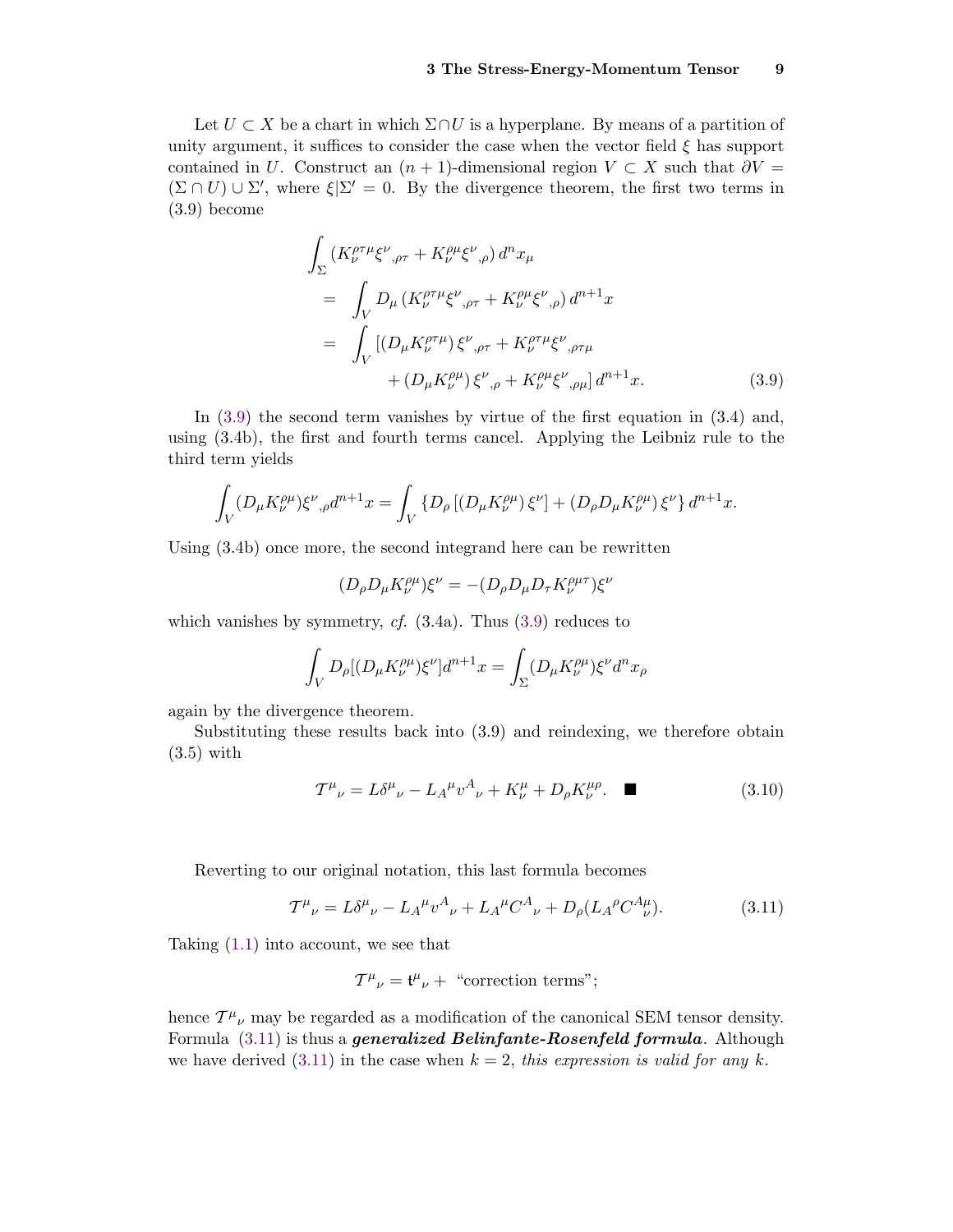We emphasize that [\(3.4\)](#page-6-0) uniquely determines  $T^{\mu}{}_{\nu}$ . This is a decided virtue of (i) defining  $T^{\mu}{}_{\nu}$  by means of fluxes, and (*ii*) using the full spacetime diffeomorphism group in our constructions as opposed to just translations.

#### **Remarks**

**2** Formula [\(3.11\)](#page-8-0) is consistent with [\(1.1\)](#page-0-0) if one uses, instead of  $\text{Diff}_{c}(X)$ , just translations in *X* and sets  $\xi^A = 0$ . Similarly, if one uses the Poincaré group in place of  $\text{Diff}_c(X)$  then, for tensor field theories,  $\mathcal{T}^{\mu}{}_{\nu}$  reduces to the canonical SEM tensor as modified by Belinfante [1939]; see also Wentzel [1949] and Corson [1953]. However, with our approach the "correction terms" in  $(3.11)$  *naturally* appear. We mention that Taub [1970] makes use of a special version of formula (3.12) (see his equation (5.3)) in his studies of variational principles and stability.

**3** It may seem odd that only terms corresponding to the zeroth and first order derivatives in [\(3.1\)](#page-5-0) appear in (3.12). The contributions from higher order derivatives are actually hidden in the symmetric part  $D_{\rho}(C^{A(\mu}L_{A}^{\rho)})$  of  $D_{\rho}(C^{A\mu}L_{A}^{\rho})$ . Indeed, when  $k = 1$ , it follows from (3.3a) that this latter quantity is antisymmetric in  $\mu$  and *ρ*; thus, the antisymmetric part  $D_{\rho} (C^{A[\mu} L_{A}^{\rho]} )$  represents the "pure" first derivative corrections. Now suppose that  $k = 2$ . Applying  $(3.3b)$  and  $(3.3a)$ , one sees that

$$
D_{\rho}(C^{A(\mu}_{\nu}L_{A}\rho)) = -D_{\rho}D_{\tau}(C^{A\mu\rho}_{\nu}L_{A}^{\tau}) = \frac{1}{2}D_{\rho}D_{\tau}(C^{A\rho\tau}_{\nu}L_{A}\rho).
$$

Thus  $T^{\mu}{}_{\nu}$  can be expressed in terms of all the higher derivative coefficients as follows:

$$
T^{\mu}{}_{\nu} = L\delta^{\mu}{}_{\nu} - L_A^{\mu}v^A{}_{\nu} + L_A^{\mu}C^A{}_{\nu} - D_{\rho}(C^A{}_{\nu}^{[\rho}L_A{}^{\mu]}) + \frac{1}{2}D_{\rho}D_{\tau}(C^A{}_{\nu}^{\rho\tau}L_A{}^{\mu}).
$$

This formula is equivalent to  $(3.12)$  when  $k = 2$ ; for higher indices k one obtains analogous formulae by iteratively applying (3.3a,b), all of which can be succinctly subsumed under (3.12).

**4** Note that, of the four covariance conditions (3.4a–d), we have so far used only the first two. This observation implies that the main hypothesis in Theorem **1**, viz. that the field  $\phi$  satisfy the Euler-Lagrange equations, can often be eliminated. Indeed, in the proof of Theorem **1** the Euler-Lagrange equations come into play only through applications of the covariance conditions (3.4b). But these conditions are vacuous for field theories with  $k \leq 1$ . This is an important point, since most field theories — in particular tensor and spinor field theories — have index 1, and hence in such cases no restriction need be placed on the section  $\phi$  in order to construct the SEM tensor.

**5** As noted in §2, the image of G under the natural projection  $Aut(Y) \to \text{Diff}(X)$ may be strictly larger than  $\text{Diff}_c(X)$ . Let us denote this image by  $\mathcal{D} = \mathcal{G}/\mathcal{G}_{\text{Id}}$ . In such cases one could consider an embedding  $\mathcal{D} \rightarrow \mathcal{G}$ . But then the relation (3.5) between the integals of  $J^{\mathcal{L}}$  and  $T^{\mu}{}_{\nu}$  for general vector fields  $\xi$  in the Lie algebra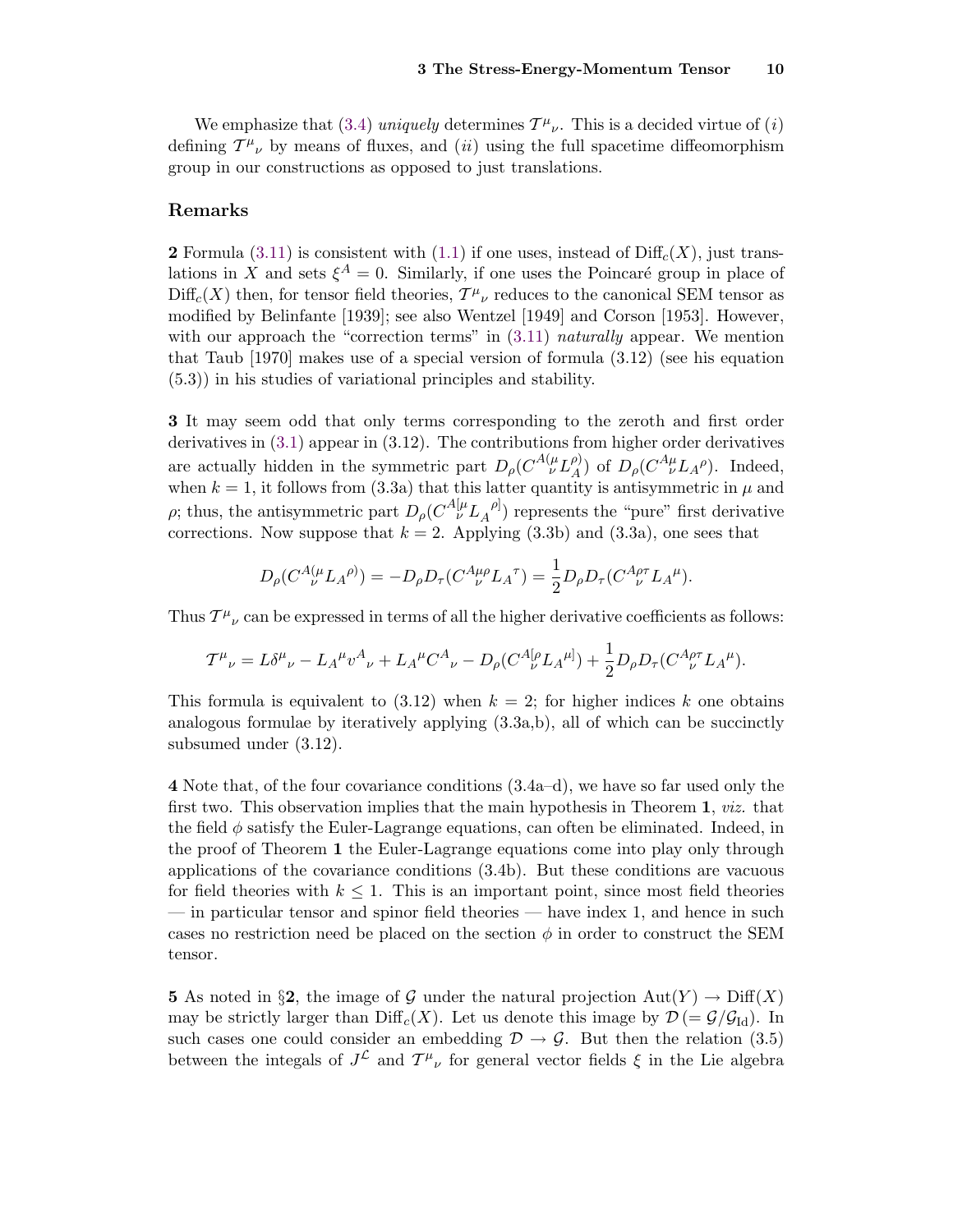<span id="page-10-0"></span>of D might only hold modulo surface terms. For instance, suppose that  $k = 1$  and that  $\mathcal{D} = \text{Diff}(X)$ . Tracing back through the proof of Theorem 1, and using Stokes' theorem in place of the divergence theorem, we obtain

$$
\int_{\Sigma} i_{\Sigma}^*(j^1 \phi)^* J^{\mathcal{L}}(\xi_Y) = \int_{\Sigma} T^{\mu}{}_{\nu} \xi^{\nu} d^n x_{\mu} + \frac{1}{2} \int_{\partial \Sigma} L_A{}^{\mu} C^A{}_{\nu}{}^{\rho} \xi^{\nu} d^{n-1} x_{\mu \rho}
$$

for  $\xi \in \mathfrak{X}(X)$ . (In this computation we have used the fact that, for  $k = 1$ , the quantity  $L_A^{\mu} C_{\ \ \nu}^{A \rho}$  is antisymmetric in  $\mu$  and  $\rho$ , cf. Remark 3.) In the asymptotically flat context, it is plausible that surface terms such as the one in this expression could be identified with the energy and momentum of the gravitational field. (See the gravity example in §**5** for further discussion of this point.)

In any event we emphasize that Theorem **1** as stated is valid regardless of what D is, as long as  $\text{Diff}_c(X) \subset \mathcal{D}$ , and thus Theorem 1 can always be used to *define*  $T^{\mu}{}_{\nu}$ .

Before proceeding with a discussion of  $T^{\mu}{}_{\nu}$  and its properties, we want to broaden our formalism to encompass certain situations that commonly arise in applications. Suppose that the fields consist of two types:  $\phi^A = (\psi^a, \chi^s)$ , where the  $\psi^a$  are dynamic and the  $\chi^s$  are not. We have in mind theories on a nondynamic spacetime, in which context the  $\chi^s$  might comprise a metric or a tetrad, or we are dealing with matter fields in the presence of a nondynamic Yang-Mills field, etc.. In such cases the  $\chi^s$  appear as parameters in the Lagrangian density, in the sense that they can take on different values<sup>7</sup> but are not varied to give field equations.

In practice, one finds that the nondynamic fields have certain special characteristics, and enter the theory in a relatively uncomplicated manner. Reflecting these empirical facts, we make the following Ansätze:

(A1) The  $\chi^s$  have index  $k \leq 1$ , and

 $(A2)$  the  $\chi^s$  do not derivatively couple in the Lagrangian density.

The second Ansatz means that  $\mathcal L$  depends only upon the first jet of the  $\psi^a$  and on point values of the  $\chi^s$ . Although (A2) can be lifted in various circumstances (*e.g.*, when  $\chi^s$  is a metric on spacetime, cf. §4), it is generally believed that derivatively coupled theories are, to a large extent, pathological.

Upon separating the dynamic from the nondynamic fields we may, as before, peel off various consequences of the infinitesimal equivariance condition (2.5). But now we must be careful, as the  $\chi^s$  do not satisfy any Euler-Lagrange equations. Since by (A1) the  $\chi^s$  have index  $k \leq 1$ , this circumstance does not affect (3.4a,b), which remain valid as stated. It follows that Theorem **1** also remains valid in this context, as its derivation depends only upon (3.4a,b), cf. Remark **4**. In particular,  $T^{\mu}{}_{\nu}$  is still given by (3.12). However, (3.4c) — corresponding to the coefficients of the first derivatives of  $\xi^{\nu}$  in [\(3.1\)](#page-5-0) — must be modified. From (3.3c) and (3.12) we obtain the *generalized Hilbert formula*

$$
\mathcal{T}^{\mu}{}_{\nu} = -C^{s\mu}{}_{\nu} \frac{\delta L}{\delta y^s}.\tag{3.12}
$$

<sup>7</sup>As they usually must, in order to keep the theory <sup>G</sup>-covariant; this is in keeping with our requirement that the system be parametrized.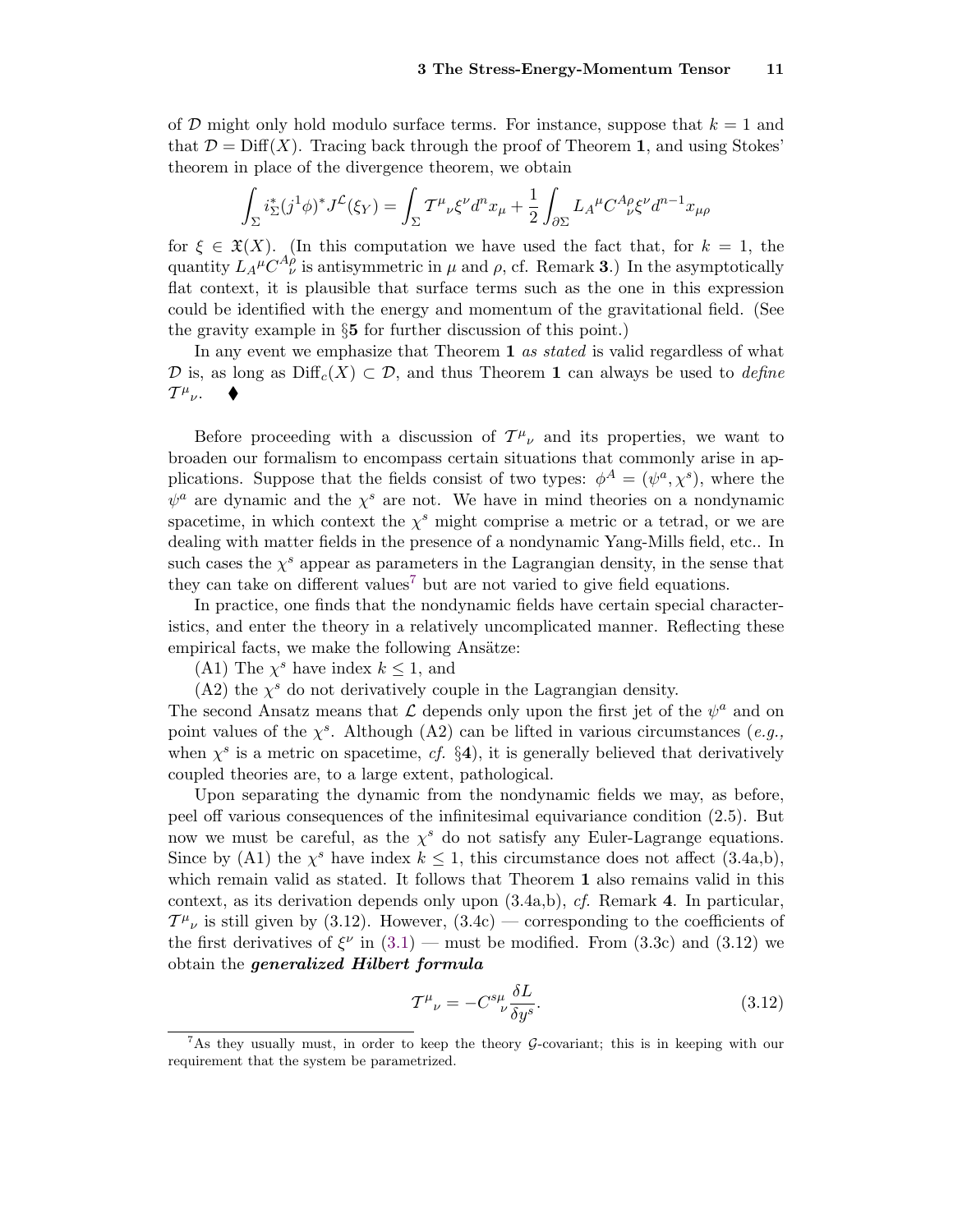<span id="page-11-0"></span>When  $\chi^s$  is actually a metric on spacetime we will show in §4 that [\(3.12\)](#page-10-0) reduces to [\(1.2\)](#page-1-0).

Since the  $\chi^s$  are nondynamic, the first Noether theorem (2.3) may not hold. In terms of  $T^{\mu}{}_{\nu}$ , this is evidenced by the following result.

### **Proposition 3.2.**

$$
D_{\mu}T^{\mu}{}_{\nu} = (v^{s}{}_{\nu} - C^{s}{}_{\nu})\frac{\delta L}{\delta y^{s}}.\tag{3.13}
$$

**Proof** There are various ways of seeing this. Here we give a proof that, although perhaps inelegant, highlights the role of the last covariance condition (3.3d), which we have not thus far used.

From [\(3.10\)](#page-8-0),

$$
D_{\mu}T^{\mu}{}_{\nu} = D_{\mu}(L\delta^{\mu}{}_{\nu} - L_{A}{}^{\mu}v^{A}{}_{\nu} + K_{\nu}^{\mu} + D_{\rho}K_{\nu}^{\mu\rho})
$$
  
=  $(L_{,\nu} + L_{A}v^{A}{}_{\nu} + L_{A}{}^{\mu}v^{A}{}_{\mu\nu} - (D_{\mu}L_{A}{}^{\mu})v^{A}{}_{\nu} - L_{A}{}^{\mu}v^{A}{}_{\nu\mu}$   
+  $D_{\mu}K_{\nu}^{\mu} + D_{\mu}D_{\rho}K_{\nu}^{\mu\rho})$ 

where  $v^A{}_{\mu\nu}(j^1\phi) = \phi^A{}_{,\mu\nu}$ . Here the third and fifth terms cancel while the second and fourth combine to produce a variational derivative. Using (3.4b,a) repeatedly, the last term is seen to vanish. Thus we obtain

$$
D_{\mu}T^{\mu}{}_{\nu} = \left(L_{,\nu} + D_{\mu}K^{\mu}_{\nu} + \frac{\delta L}{\delta y^{A}}v^{A}{}_{\nu}\right).
$$

The last term can be expanded

$$
\frac{\delta L}{\delta y^A} v^A{}_{\nu} = \frac{\delta L}{\delta y^a} v^a{}_{\nu} + \frac{\delta L}{\delta y^s} v^s{}_{\nu}.
$$
\n(3.14)

The first of these vanishes by the Euler-Lagrange equations. Finally, according to (3.3d), the first two terms in (3.14) sum to

$$
-C^s{\scriptstyle \nu}{\delta {\cal L}\over\delta y^s}.
$$

Combining these computations yields  $(3.13)$ .

One of the main advantages of our construction is that  $\mathcal{T}(\phi)$  is both gauge and embedding independent. To prove these results we need the following lemma. Let  $\mathfrak{g}_{\mathrm{Id}}$  be the Lie algebra of  $\mathcal{G}_{\mathrm{Id}}$ ; it consists of all gauge generators on *Y* which are  $\pi_{XY}$ -vertical.

**Lemma 3.3.** Consider a G-covariant field theory. Let  $\zeta_Y \in \mathfrak{g}_{\mathrm{Id}}$  be compactly supported along *X*. Then

$$
\int_{\Sigma} i_{\Sigma}^{*} (j^{1} \phi)^{*} J^{\mathcal{L}} (\zeta_{Y}) = 0
$$

for all hypersurfaces  $\Sigma$ .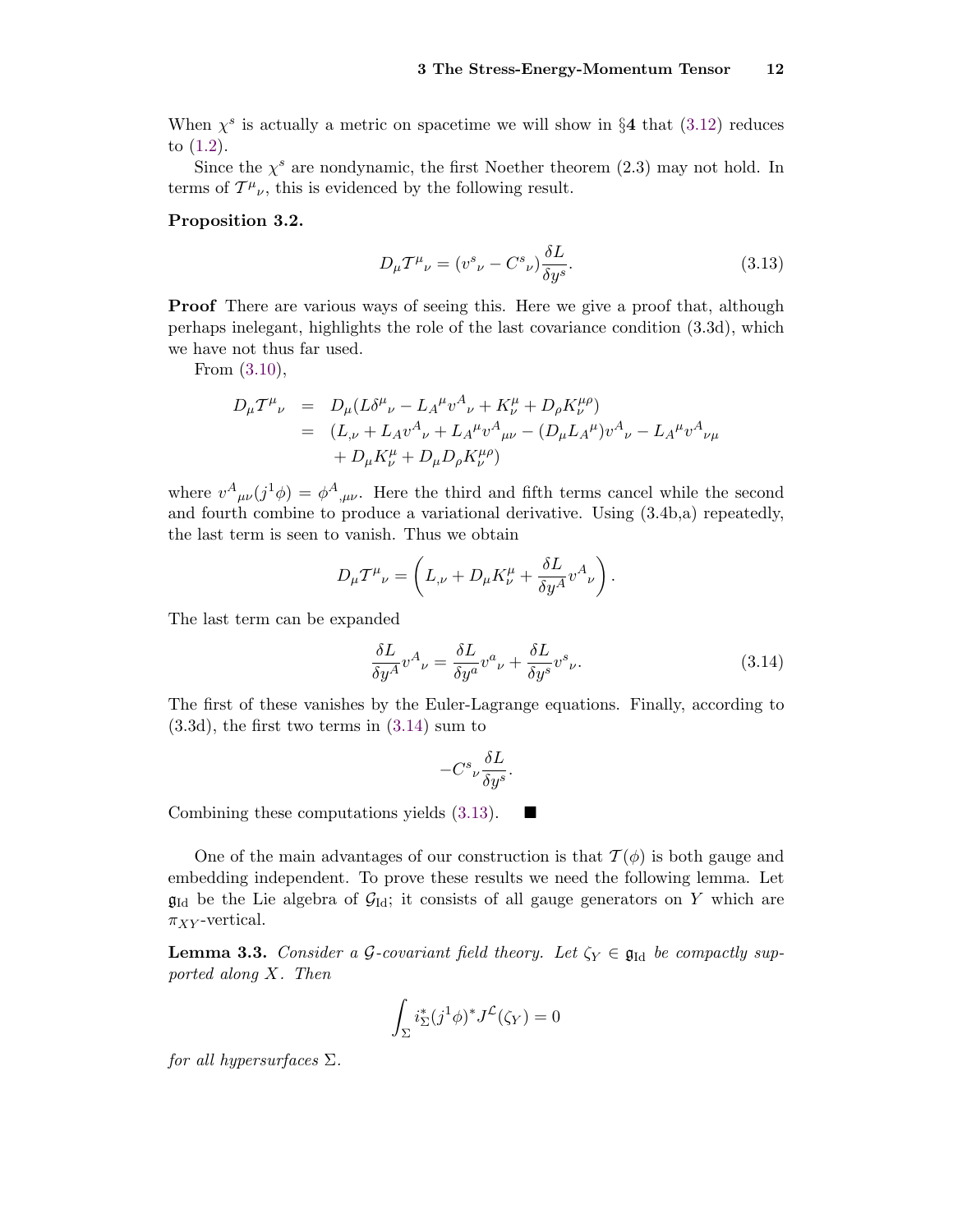<span id="page-12-0"></span>**Proof** Without loss of generality we may suppose that  $\zeta_X$  is supported in a chart in which  $\Sigma$  is a hyperplane, so that we may apply the divergence theorem, as in the proof of Theorem **1**. Then from [\(2.6\)](#page-4-0) and the fact that  $\zeta^{\mu} = 0$ , we have

$$
\int_{\Sigma} i_{\Sigma}^*(j^1 \phi)^* J^{\mathcal{L}}(\zeta_Y) = \int_V \mathbf{d}((j^1 \phi)^* J^{\mathcal{L}}(\zeta_Y))
$$
\n
$$
= \int_V D_{\mu} (L_A^{\mu} \zeta^A) d^{n+1}x
$$
\n
$$
= \int_V [ (D_{\mu} L_A^{\mu}) \zeta^A + L_A^{\mu} (D_{\mu} \zeta^A) ] d^{n+1}x.
$$

Upon separating the dynamic from the nondynamic fields and taking Ansatz (A2) into account, the last integrand reduces to

$$
(D_{\mu}L_a{}^{\mu})\zeta^a + L_a{}^{\mu}(D_{\mu}\zeta^a) = (D_{\mu}L_a{}^{\mu} - L_a)\zeta^a
$$

by (2.5). But this vanishes as the  $\psi^a$  are dynamic.  $\blacksquare$ 

Note that the lemma holds in complete generality, and in particular does not involve the embedding  $\text{Diff}_c(X) \to \mathcal{G}$ .

### **Remarks**

**6** When all the fields are dynamic, it follows from the first Noether theorem (2.3) that

$$
\int_{\Sigma} i_{\Sigma}^*(j^1 \phi)^* J^{\mathcal{L}}(\zeta_Y) = 0 \tag{3.15}
$$

for all  $\zeta_Y \in \mathfrak{g}$  which are compactly supported along X, vertical or not. This result is known as the *Vanishing Theorem* or the (second) *Noether theorem*.

**7** This lemma is the only occasion upon which we need to use Ansatz (A2) for the nondynamic fields.  $\blacklozenge$ 

### **Proposition 3.4.**  $\mathcal{T}(\phi)$  is gauge-covariant.

By this we mean that the tensor density  $\mathcal{T}(\phi)$  satisfies

$$
\mathcal{T}(\eta_Y \cdot \phi) = (\eta_X)_* \mathcal{T}(\phi) \tag{3.16}
$$

for all  $\eta_Y \in \mathcal{G}$ . Here, the induced action of  $\eta_Y$  on fields is  $\eta_Y \cdot \phi = \eta_Y \circ \phi \circ \eta_X^{-1}$ .

**Proof** First note that  $j^1(\eta_Y \cdot \phi) = \eta_{J^1(Y)} \circ j^1 \phi \circ \eta_X^{-1}$ . Moreover, one readily verifies that  $J^{\mathcal{L}}$  given by (2.2) is  $\mathcal{G}$ -equivariant, so that

$$
(\eta_{J^1Y})^*J^{\mathcal{L}}(\xi_Y) = J^{\mathcal{L}}(T\eta_Y^{-1} \cdot \xi_Y)
$$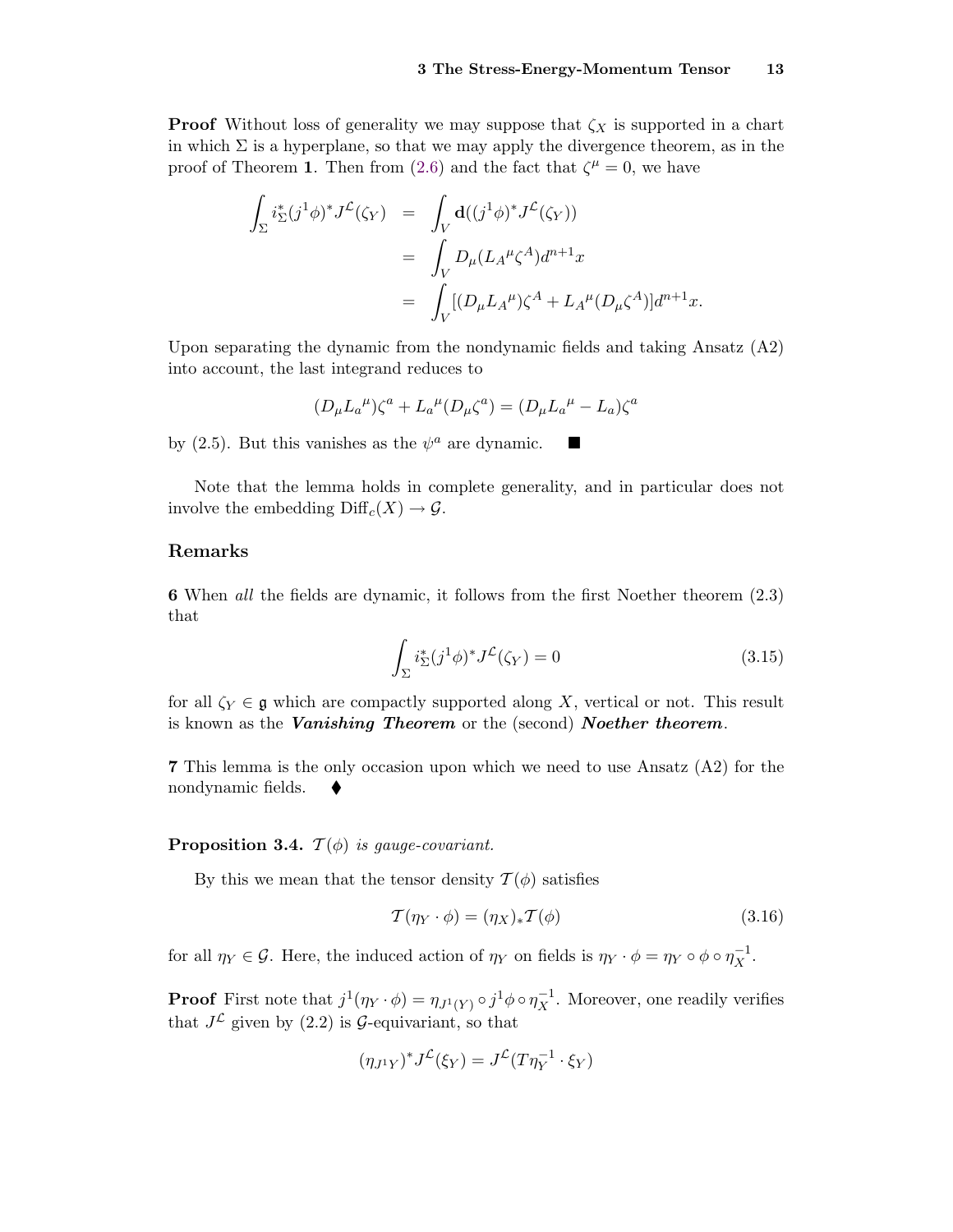for each  $\xi_Y \in \mathfrak{g}$ . Thus for all  $\eta_Y \in \mathcal{G}$  and  $\xi \in \mathfrak{X}_c(X)$ , we have

$$
\int_{\Sigma} T^{\mu}{}_{\nu}(\eta_{Y} \cdot \phi) \xi^{\nu} d^{n}x_{\mu} = \int_{\Sigma} i_{\Sigma}^{*} (j^{1}(\eta_{Y} \cdot \phi))^{*} J^{\mathcal{L}}(\xi_{Y})
$$
\n
$$
= \int_{\Sigma} i_{\Sigma}^{*} (\eta_{X}^{-1})^{*} (j^{1} \phi)^{*} (\eta_{J^{1}Y})^{*} J^{\mathcal{L}}(\xi_{Y})
$$
\n
$$
= \int_{\Sigma} i_{\Sigma}^{*} (\eta_{X}^{-1})^{*} (j^{1} \phi)^{*} J^{\mathcal{L}}(T \eta_{Y}^{-1} \cdot \xi_{Y})
$$
\n
$$
= \int_{\Sigma'} i_{\Sigma'}^{*} (j^{1} \phi)^{*} J^{\mathcal{L}}(T \eta_{Y}^{-1} \cdot \xi_{Y})
$$

where  $\Sigma' = \eta_X^{-1}(\Sigma)$ .

Now consider the difference  $T\eta_Y^{-1} \cdot \xi_Y - (T\eta_X^{-1} \cdot \xi)_Y$ . This vector field is  $\pi_{XY}$ vertical and compactly supported along *X*, and so the lemma implies

$$
\int_{\Sigma'} i_{\Sigma'}^* (j^1 \phi)^* J^{\mathcal{L}}(T \eta_Y^{-1} \cdot \xi_Y) = \int_{\Sigma'} i_{\Sigma'}^* (j^1 \phi)^* J^{\mathcal{L}}((T \eta_X^{-1} \cdot \xi)_Y).
$$

Consequently

$$
\int_{\Sigma} \cdot T^{\mu}{}_{\nu}(\eta_{Y} \cdot \phi) \xi^{\nu} d^{n}x_{\mu} = \int_{\Sigma'} i_{\Sigma'}^{*} (j^{1}\phi)^{*} J^{\mathcal{L}}((T\eta_{X}^{-1} \cdot \xi)_{Y})
$$
\n
$$
= \int_{\Sigma'} T^{\mu'}{}_{\nu'}(\phi) (T\eta_{X}^{-1} \cdot \xi)^{\nu'} d^{n}x_{\mu'}
$$
\n
$$
= \int_{\Sigma} T^{\mu'}{}_{\nu'}(\phi) (T\eta_{X})_{\mu'}^{\mu} (T\eta_{X}^{-1})_{\nu}^{\nu'} \det(T\eta_{X}^{-1}) \xi^{\nu} d^{n}x_{\mu}
$$

by the change of variables formula, and this yields  $(3.16)$ .

When the gauge transformation  $\eta_Y$  is purely "internal", *i.e.*,  $\eta_Y \in \mathcal{G}_{\text{Id}}$ , [\(3.16\)](#page-12-0) reduces to  $\mathcal{T}(\eta_Y \cdot \phi) = \mathcal{T}(\phi)$ . Thus  $\mathcal{T}(\phi)$  is actually gauge-*invariant* in this case. At the opposite extreme, when  $\eta_Y$  is the lift of a diffeomorphism of X, [\(3.16\)](#page-12-0) reiterates the fact that  $\mathcal{T}(\phi)$  is a tensor density.

A similar argument establishes:

**Proposition 3.5.**  $T^{\mu}{}_{\nu}$  is independent of the choice of embedding  $\text{Diff}_c(X) \to \mathcal{G}$ .

**Proof** Fix  $\xi \in \mathfrak{X}_c(X)$  and let  $\xi_Y$  and  $\xi'_Y$  be the images of  $\xi$  in  $\mathfrak{g}$  under the differentials of two such embeddings. Since the vertical difference  $\xi_Y' - \xi_Y$  is compactly supported along *X*, we may apply the lemma once again, thereby obtaining

$$
\int_{\Sigma} i_{\Sigma}^*(j^1 \phi)^* J^{\mathcal{L}}(\xi'_Y) = \int_{\Sigma} i_{\Sigma}^*(j^1 \phi)^* J^{\mathcal{L}}(\xi_Y).
$$

ш

The desired result now follows from  $(3.5)$ .

Thus even though the last two terms in (3.12) individually depend upon the choice of embedding  $\text{Diff}_c(X) \to \mathcal{G}$ , their sum does not.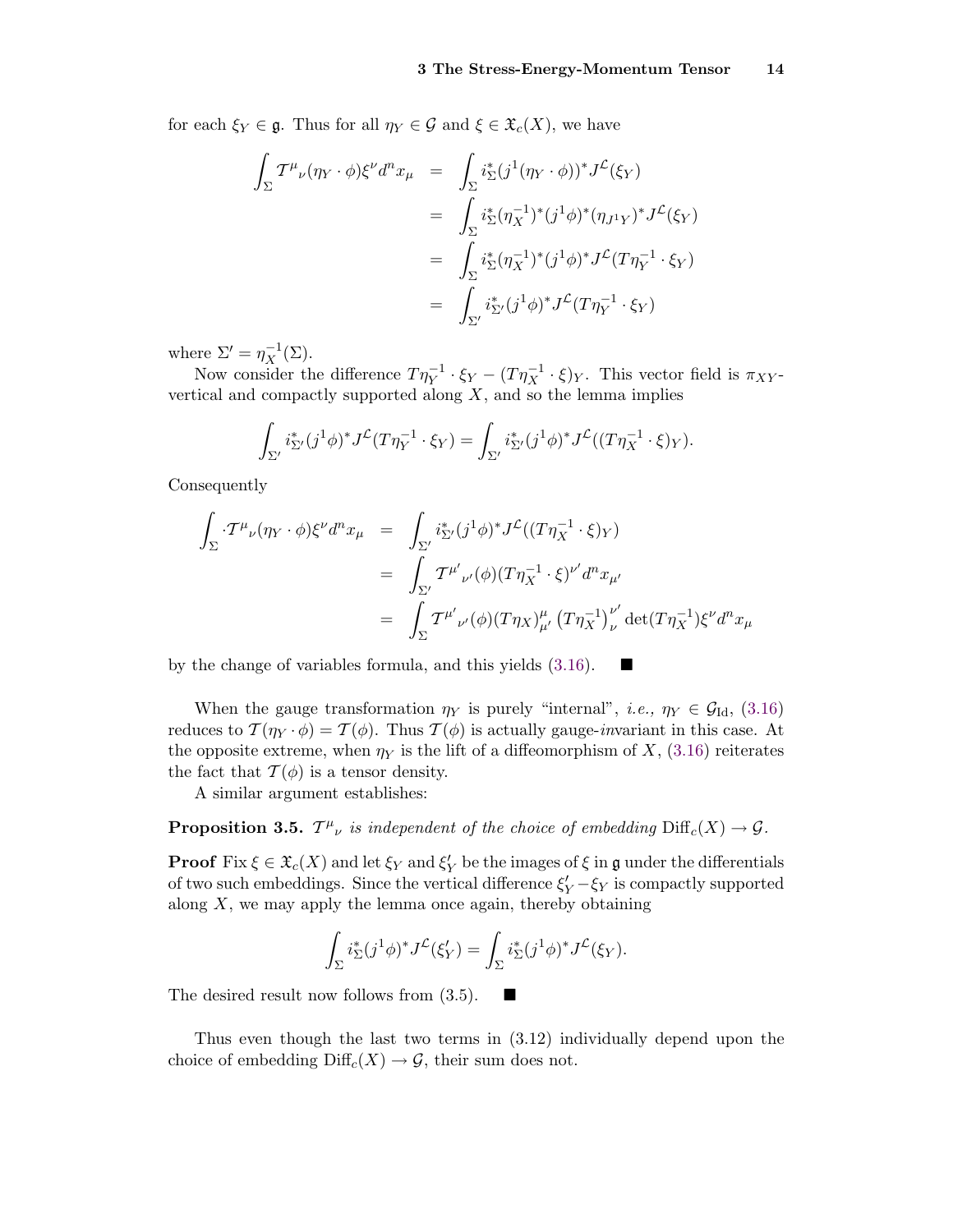One can also inquire as to the dependence of  $T^{\mu}{}_{\nu}$  upon the choice of Lagrangian density  $\mathcal L$ . As is well known,  $\mathcal L$  is not uniquely fixed; one is free to add a  $\mathcal G$ -equivariant divergence to it without changing the physical content of the theory. We now prove that  $T^{\mu}{}_{\nu}$ , unlike  $\mathfrak{t}^{\mu}{}_{\nu}$ , is independent of such ambiguities.

# **Proposition 3.6.**  $T^{\mu}{}_{\nu}$  depends only upon the divergence equivalence class of  $\mathcal{L}$ .

**Proof** Recall that a Lagrangian density  $\mathcal{L}$  is a "pure divergence" if  $\mathcal{L} = D\mathcal{M}$ , where M is a bundle map  $Y \to \Lambda^n X$  and D is the horizontal exterior differential. (See Anderson [1992] for the relevant background.) Since  $T^{\mu}{}_{\nu}$  depends linearly on  $\mathcal{L}$ , to prove Proposition **4** it suffices to show that the SEM tensor of a pure divergence Lagrangian density vanishes identically. But this follows from (3.5), the Vanishing Theorem [\(3.15\)](#page-12-0), and the fact that every section  $\phi: X \to Y$  is an extremal of a pure divergence Lagrangian.

If  $T^{\mu}{}_{\nu}$  is to be the SEM tensor of a classical field theory, then one ought to be able to recover the Hamiltonian as the integral of  $-\mathcal{T}^0$  over a (compact and boundaryless) Cauchy surface. This works as follows. Let  $\Sigma \subset X$  be such a Cauchy surface and fix a vector field  $\zeta$  on (a neighborhood of  $\Sigma$  in) X with the property that  $\zeta$  is transversal to Σ and consider  $\zeta$  it can be thought of as defining an "evolution" direction" on *Y* . From general principles (Gotay et al. [1992]), the Hamiltonian corresponding to the choice of evolution direction  $\zeta_Y$  is given by

$$
H_{\zeta} = -\int_{\Sigma} i_{\Sigma}^{*} (j^{1} \phi)^{*} J^{\mathcal{L}}(\zeta_{Y})
$$
  

$$
= -\int_{\Sigma} T^{\mu}{}_{\nu} \zeta^{\nu} d^{n} x_{\mu}.
$$
 (3.17)

Upon choosing adapted coordinates in which  $\Sigma$  is locally the level set  $x^0 = 0$  and  $\zeta_Y = \partial/\partial x^0$ , this reduces to the expected result. This result can also be obtained directly from (3.12) in adapted coordinates, although it must be noted that  $-\mathcal{T}^0{}_{0}$ in general cannot be identified with the Hamiltonian density, which of course is just  $-t^0$ <sub>0</sub>.

A notable feature of our SEM tensor  $T^{\mu}{}_{\nu}(\phi)$  is that it vanishes on shell, i.e., when  $\phi$  satisfies the Euler-Lagrange equations. This is a consequence of the third covariance condition (3.3c) and the expression (3.12) for  $T^{\mu}{}_{\nu}(\phi)$ . [Equivalently, this follows from [\(3.15\)](#page-12-0) and [\(3.4\)](#page-6-0).] While at first glance it may seem strange, a moment's reflection shows that the vanishing of  $T^{\mu}{}_{\nu}(\phi)$  is a typical feature of parametrized theories in which all fields are dynamic. Indeed, one knows, for instance, that the Hamiltonian of such a theory is also zero on shell.<sup>8</sup> To place this phenomenon in a more concrete setting, consider again the case of a matter field coupled to gravity. Then indeed the total Hamiltonian of the system vanishes on shell, although the matter Hamiltonian does not. Similarly, in the context of SEM tensors, one sees

 $8P$ rovided *X* is spatially closed. This can be seen directly from  $(3.18)$ , but is true independently of any relation between the SEM tensor and the Hamiltonian.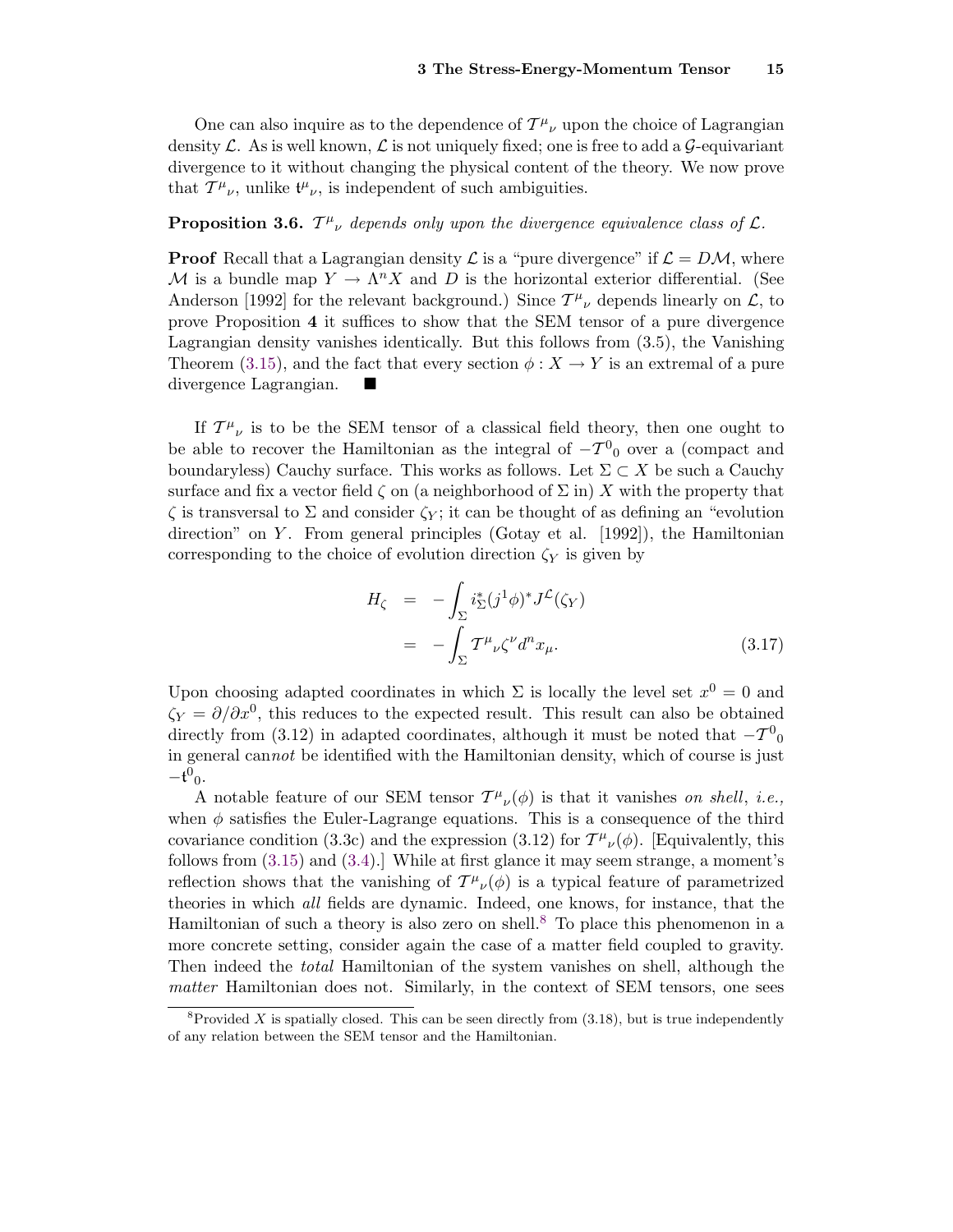<span id="page-15-0"></span>from the discussion immediately after the statement of Theorem **1** that the total SEM tensor  $T^{\mu}{}_{\nu}$  constructed using the total Lagrangian density  $\mathcal L$  is given by

$$
T^{\mu}_{\ \nu} = -\frac{1}{8\pi} \mathfrak{G}^{\mu}_{\ \nu} + \mathfrak{T}^{\mu}_{\ \nu}
$$

which vanishes by virtue of Einstein's equations. Thus to surmount this "difficulty", one should construct the SEM tensor using not the total Lagrangian, but rather only its matter part  $\mathcal{L}_m$ , in which case one obtains  $T^{\mu}{}_{\nu} = \mathfrak{T}^{\mu}{}_{\nu}$  as expected. Decomposing the Lagrangian in the form (3.6) may or may not be straightforward, as illustrated in the examples in  $\S$ 5; in any event, we now turn to a detailed discussion of what happens when a metric is present on *X*.

### **4 Coupling to a Metric**

Let q be a metric on X, which may or may not be dynamic and, in any case, need not represent gravity.<sup>9</sup> We do not make any assumptions on the nature of the coupling between the metric and the other fields, other than that the Lagrangian remain first order. Thus, in particular, the metric may couple derivatively<sup>10</sup> and non-minimally to these other fields  $\psi^a$ , which we shall refer to collectively as "matter" fields, even though this appellation may be somewhat inappropriate in particular examples. In this section,  $\mathcal{L}$  will always refer to the matter Lagrangian; a "free field" Lagrangian for the metric is immaterial. We assume that the  $\psi^a$  are on shell.

Let  $\text{Diff}_c(X)$  act on *g* by pushforward. Thus for  $\xi \in \mathfrak{X}_c(X)$  the "metric component" of  $\xi$ <sup>Y</sup> is

$$
(\xi_Y)_{\alpha\beta} = -(g_{\nu\beta}\xi^{\nu}_{,\alpha} + g_{\nu\alpha}\xi^{\nu}_{,\beta});
$$

hence

$$
C_{\alpha\beta\nu}^{\quad \rho} = -(g_{\nu\beta}\delta^{\rho}{}_{\alpha} + g_{\nu\alpha}\delta^{\rho}{}_{\beta})\tag{4.1}
$$

is the only nonzero coefficient in [\(3.1\)](#page-5-0). (Thus the metric is a pure index 1 field.)

Formula (3.12) gives

$$
\mathcal{T}^{\mu}{}_{\nu} = L\delta^{\mu}{}_{\nu} - L_{a}{}^{\mu}v^{a}{}_{\nu} + L_{a}{}^{\mu}C^{a}{}_{\nu} + D_{\rho}(L_{a}{}^{\rho}C^{a}{}_{\nu}{}^{\mu}) \n- \frac{\partial L}{\partial g_{\alpha\beta\mu}}g_{\alpha\beta\nu} - 2D_{\rho}\left(\frac{\partial L}{\partial g_{\mu\beta\rho}}g_{\nu\beta}\right)
$$
\n(4.2)

where  $g_{\alpha\beta\nu}$  ("=  $g_{\alpha\beta,\nu}$ ") are the velocity variables associated to the  $g_{\alpha\beta}$ . On the other hand, from (3.13) and (4.1) we have

$$
T^{\mu}{}_{\nu} = -C_{\alpha\beta\nu}^{\quad \mu} \frac{\delta L}{\delta g_{\alpha\beta}} = 2 \frac{\delta L}{\delta g_{\mu\rho}} g_{\nu\rho}.
$$

 $9F$ or instance, the bosonic string has a metric on *X* which is dynamic, but which has naught to do with gravity. See §5.<br><sup>10</sup>Despite Ansatz (A2), we may allow derivative couplings when the nondynamic field is a metric

on *X*. This is because the metric transforms only by (some subgroup of)  $\text{Diff}(X)$  — which is "horizontal" in  $G$  — so that there is no metric contribution to  $G_{Id}$ . Consequently Lemma 1 is trivially satisfied in this circumstance. We remark that the analogous assertion is *not* true for frames, which do have internal gauge freedom (*viz.* frame rotations).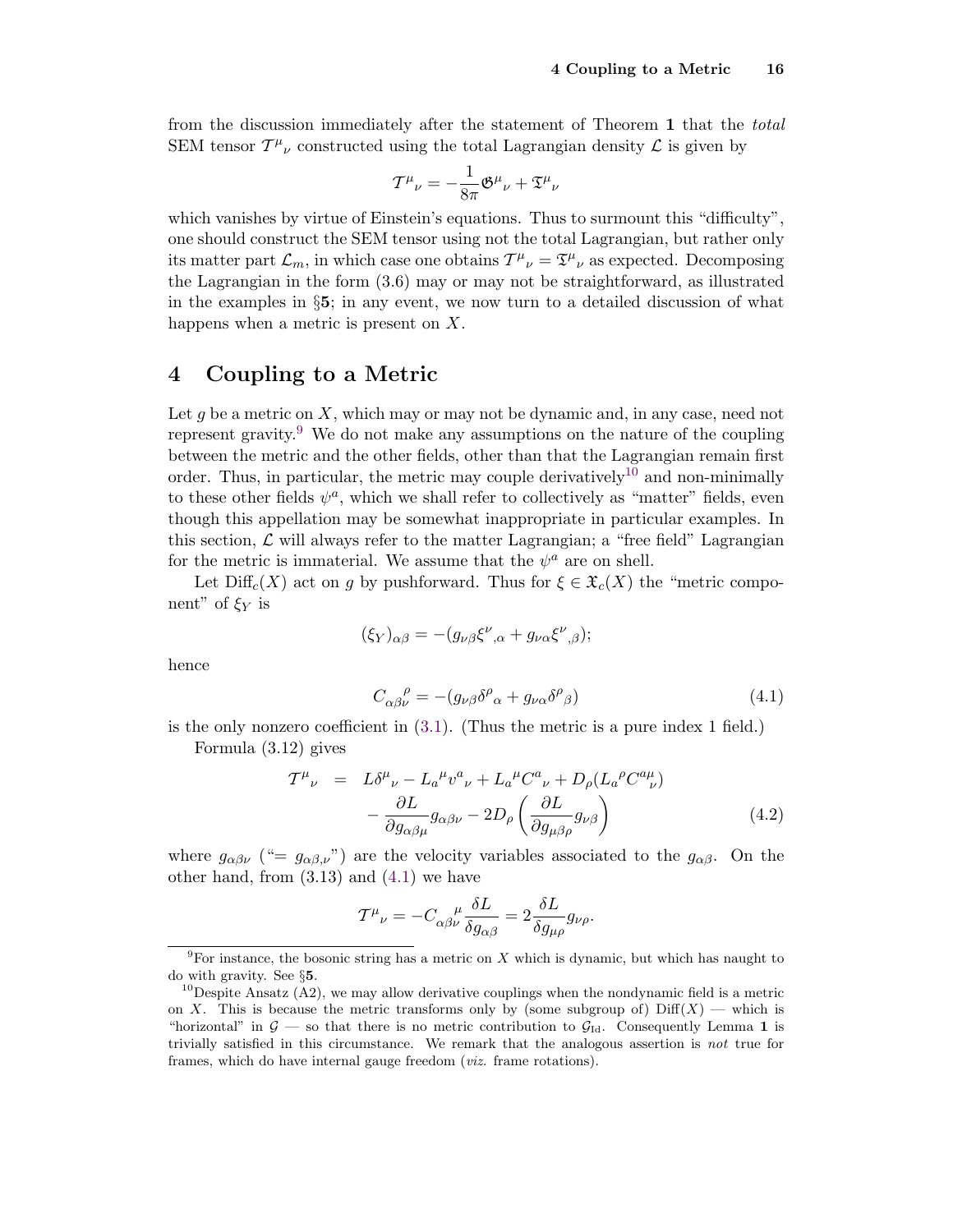Raising indices then yields

### Theorem 4.1.

$$
\mathcal{T}^{\mu\nu} = 2 \frac{\delta L}{\delta g_{\mu\nu}}.\tag{4.3}
$$

As a consequence,  $T^{\mu\nu}$  is manifestly symmetric, gauge-covariant, and independent of the choice of embedding – attributes that are hardly obvious from  $(4.2)!$  $(4.2)!$ Furthermore  $T^{\mu\nu}$  need not vanish unless, of course, *g* is dynamic as well as  $\psi$ . Note finally that (4.3) holds regardless of whether *g* represents the gravitational field.

We derive one last consequence of our formalism.

# **Proposition 4.2.**  $T^{\mu}{}_{\nu}$  is covariantly conserved.

**Proof** Fix a point  $x \in X$  and work in normal coordinates centered there. Since *g* has pure index 1, [\(3.13\)](#page-11-0) gives

$$
\nabla_{\mu} T^{\mu}{}_{\nu}(x) = D_{\mu} T^{\mu}{}_{\nu}(x) = \left(\frac{\delta L}{\delta g_{\alpha\beta}} g_{\alpha\beta\nu}\right)(x).
$$

ш

But  $g_{\alpha\beta\nu}(x) = 0$  in normal coordinates.

The proof of this result does not rely on the field equations for the metric. (Indeed, *g* may not even have field equations.) In particular, it is not necessary to couple a field theory to gravity and appeal to Einstein's equations to force  $T^{\mu}{}_{\nu}$  to be covariantly conserved; Proposition 5 is a general property of  $T^{\mu}{}_{\nu}$ . See Fischer [1982, 1985] for further discussion of this and related matters.

We wish to mention some special situations. Suppose first of all that the matter fields are non-derivatively coupled to *g*. Then the metric contribution to  $T^{\mu}{}_{\nu}$  (*viz.* the last two terms in [\(4.2\)](#page-15-0)) disappears, and  $T^{\mu}{}_{\nu}$  reduces to the "ordinary" matter SEM tensor density:

$$
T^{\mu}{}_{\nu} = L\delta^{\mu}{}_{\nu} - L_{a}{}^{\mu}v^{a}{}_{\nu} + L_{a}{}^{\mu}C^{a}{}_{\nu} + D_{\rho}(L_{a}{}^{\rho}C^{a\mu}{}_{\nu}).
$$
\n(4.4)

On the other hand, consider the case when the  $\psi^a$  are tensor fields, so that

$$
\nabla_{\nu}\psi^{a} = \psi^{a}{}_{,\nu} + C^{a\rho}_{\ \ \tau}\Gamma^{\tau}_{\rho\nu}.
$$

Then a straightforward calculation shows that (4.2) reduces to

$$
T^{\mu}_{\ \nu} = L\delta^{\mu}_{\ \nu} - L_a^{\ \mu}\nabla_{\nu}\psi^a + L_a^{\ \mu}C^a_{\ \nu} + \nabla_{\rho}K^{\mu\rho}_{\nu},
$$

where

$$
K^{\mu\rho}_{\nu}=L_a{}^{\rho}C^{a\mu}_{\quad \nu}-2\frac{\partial L}{\partial g_{\mu\beta\rho}}g_{\nu\beta}.
$$

This expression for  $T^{\mu}{}_{\nu}$  generalizes the formula (1.3) of Belinfante [1940] and Rosenfeld [1940], which in their context appeared as the relation between the Hilbert and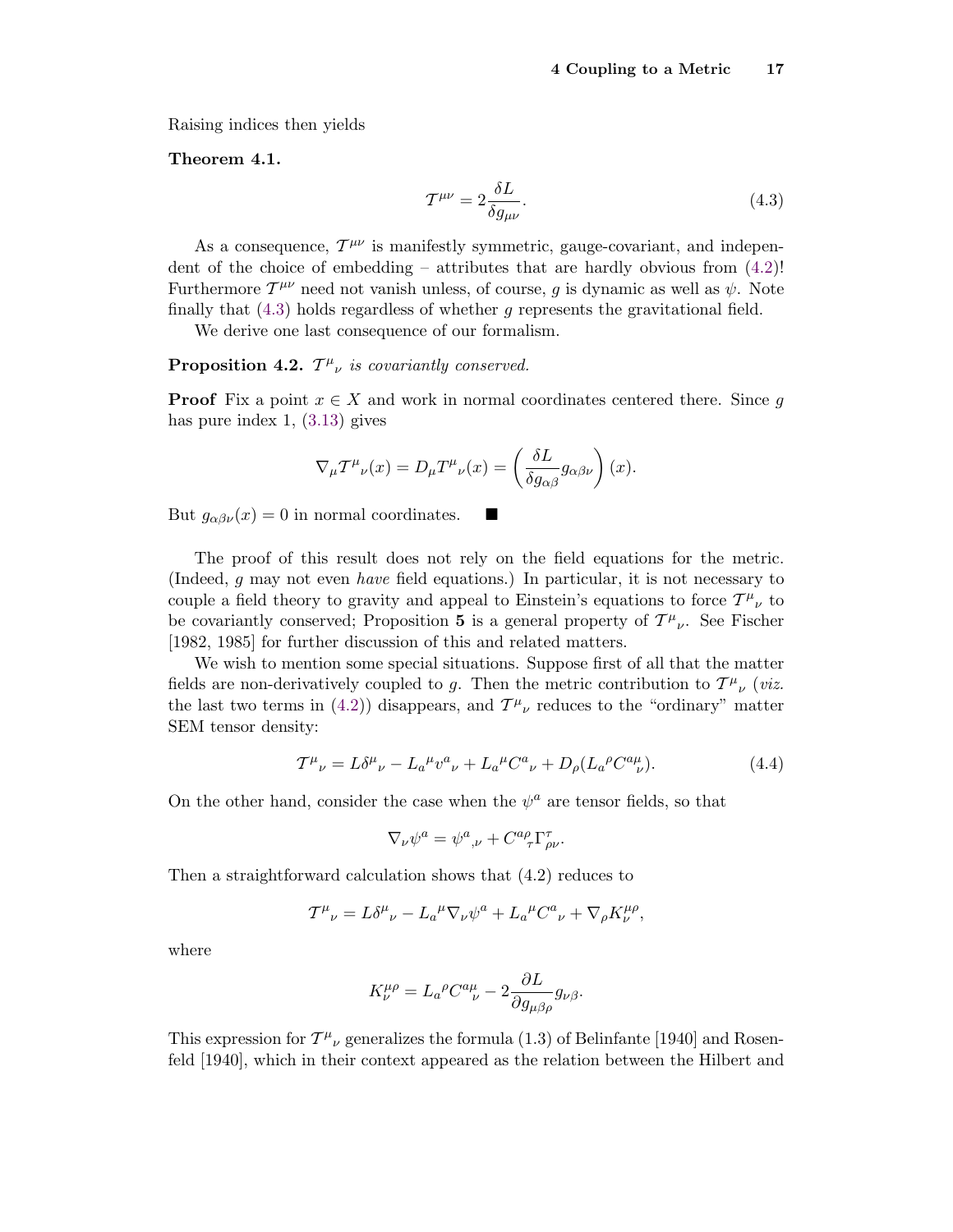<span id="page-17-0"></span>canonical SEM tensors for tensor (or spinor) fields minimally coupled to gravity. In such cases, we define  $T^{\mu}{}_{\nu}$  using only the matter Lagrangian  $\mathcal{L}_m$ , cf. (3.6). Then Theorem 2 shows that  $T^{\mu}{}_{\nu}$  so defined coincides with the Hilbert SEM tensor, which thereby acquires a straightforward physical interpretation à la Noether.

To conclude this section, we briefly indicate what happens when one includes a frame – as opposed to a metric – among the field variables. Let  $e_a$  be an orthonormal frame field on X with components  $e^a_{\mu}$ , where

$$
g_{\mu\nu} = e^a{}_{\mu}e^b{}_{\nu}\eta_{ab}
$$

for some nonsingular matrix *η*ab. Then, mimicking the analysis above, one finds analogously to (4.3) that

$$
T^{\mu}_{\ \nu} = \frac{\delta L}{\delta e^a_{\ \mu}} e^a_{\ \nu}.
$$

It does not necessarily follow from this that  $T_{\mu\nu} = g_{\mu\rho} T^{\rho}{}_{\nu}$  is symmetric. When the  $e^a{}_\mu$  appear in the Lagrangian density *only* through the intermediaries  $g_{\mu\nu}$ , then it is known that  $\mathcal{T}_{\mu\nu}$  is symmetric (Rosenfeld [1940]). In more general circumstances, however, this need *not* be the case; see Künzle [1986] for an example.

### **5 Examples**

### **Electromagnetism**

The Maxwell theory provides a simple, yet nontrivial example of the set up in §**4**. We consider electromagnetism on an arbitrary nondynamic spacetime, regarded as an ordinary 1-form field theory, and we treat the spacetime metric *g* as an auxiliary variable. Then  $Y = \Lambda^1 X \times_X \text{Lor}(X)$ , the fiber product of the bundle of one forms on *X* with the bundle of Lorentz metrics on *X*, and the Lagrangian density is

$$
L = -\frac{1}{4} F_{\alpha\beta} F^{\alpha\beta} \sqrt{-g},
$$

where  $F_{\alpha\beta} = A_{\beta,\alpha} - A_{\alpha,\beta}$ . Since  $\partial L/\partial A_{\alpha\beta} = F^{\alpha\beta}\sqrt{-g}$ , the canonical SEM tensor  $(1.1)$  is

$$
\mathfrak{t}^{\mu\nu}=-\left[\frac{1}{4}g^{\mu\nu}F_{\alpha\beta}F^{\alpha\beta}+g^{\nu\beta}F^{\alpha\mu}A_{\alpha,\beta}\right]\sqrt{-g}.
$$

It is clearly neither symmetric nor gauge-invariant. To "fix" it, one adds the term  $g^{\nu\beta}F^{\alpha\mu}A_{\beta,\alpha}\sqrt{-g}$ , thereby producing

$$
\mathfrak{T}^{\mu\nu} = -\left[\frac{1}{4}g^{\mu\nu}F_{\alpha\beta}F^{\alpha\beta} + g^{\nu\beta}F^{\alpha\mu}F_{\beta\alpha}\right]\sqrt{-g}.\tag{5.1}
$$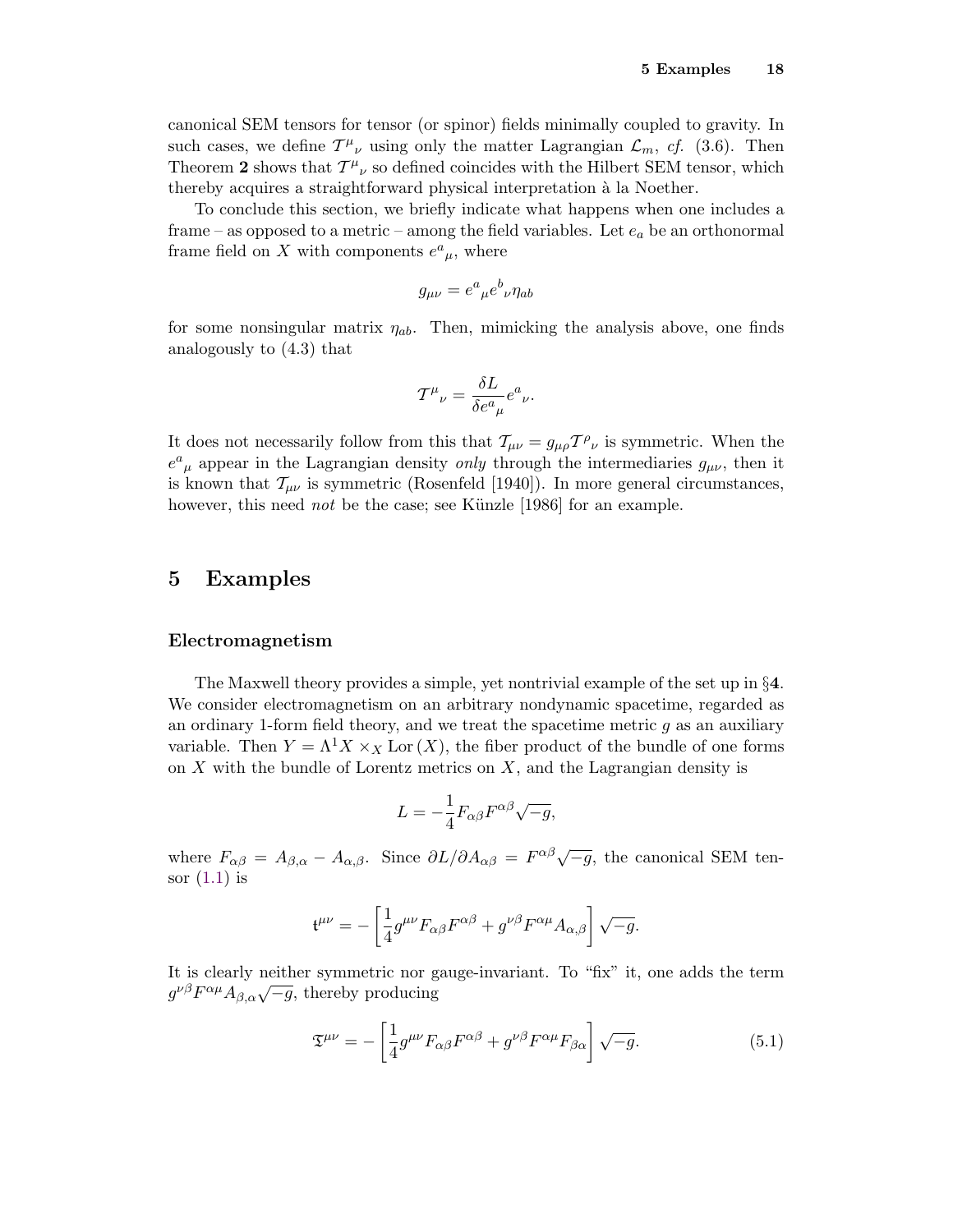We now derive  $(5.1)$  using the methods of this paper. The gauge group for electromagnetism is  $\mathcal{G} = \text{Diff}(X) \otimes C^{\infty}(X)$ , where  $\text{Diff}(X)$  acts on  $C^{\infty}(X)$  by pushforward. The group  $\mathcal G$  acts on  $Y$  by

$$
(\eta, \lambda)_Y \cdot A = \eta_* A + d\lambda.
$$

The standard embedding of  $\text{Diff}_c(X)$  into G is simply  $\eta \mapsto (\eta, 0)$ . However, to illustrate the independence of our results upon the choice of embedding, we instead choose the nonstandard one given as follows: fix  $\lambda \in C^{\infty}(X)$  and define  $\eta \mapsto$  $(\eta, \eta_*\lambda - \lambda)$ . Then the induced action of Diff<sub>c</sub>(*X*) on *Y* is

$$
\eta_Y \cdot A = \eta_* A + d(\eta_* \lambda - \lambda).
$$

Then for  $\xi \in \mathfrak{X}_c(X)$ ,

$$
\xi_Y = \xi^{\nu} \partial_{\nu} - (A_{\nu} \xi^{\nu}{}_{,\alpha} + \lambda_{,\nu} \xi^{\nu}{}_{,\alpha} + \lambda_{,\alpha \nu} \xi^{\nu}) \frac{\partial}{\partial A_{\alpha}}
$$

so (3.2) holds with

$$
C_{\alpha\nu}^{\ \rho} = -(A_{\nu} + \lambda_{,\nu})\delta^{\rho}{}_{\alpha} \quad \text{and} \quad C_{\alpha\nu} = -\lambda_{,\alpha\nu}.
$$

Thus  $k = 1$ , but note that zeroth order derivative terms appear as well.

Since the metric is nonderivatively coupled to *A*, we may apply (4.4) to obtain

$$
T^{\mu}{}_{\nu} = -\left[\frac{1}{4}F_{\alpha\beta}F^{\alpha\beta}\delta^{\mu}{}_{\nu} + F^{\alpha\mu}A_{\alpha,\nu}\right]\sqrt{-g} - F^{\alpha\mu}\lambda_{,\alpha\nu}\sqrt{-g} - D_{\alpha}\left(F^{\mu\alpha}[A_{\nu} + \lambda_{,\nu}]\sqrt{-g}\right).
$$

Using Maxwell's equations  $D_{\alpha}(F^{\mu\alpha}\sqrt{-g}) = 0$ , the last term becomes

$$
-F^{\mu\alpha}(A_{\nu,\alpha}+\lambda_{,\nu\alpha})\sqrt{-g}.
$$

Substituting into the above and raising the index we obtain  $(5.1)$ . All trace of  $\lambda$  has disappeared, as it must by the general theory presented.

### **Bosonic Strings**

Here we consider the Polyakov version of the bosonic string, cf. Green, Schwarz and Witten [1987]. Let  $(X, h)$  be a 2-dimensional Lorentzian space, and  $(M, g)$  the physical 4-dimensional spacetime. A bosonic string is a map  $\psi : X \to M$ , regarded as a (spacetime-valued) scalar field on *X*. In this formulation, the physical metric q is fixed while the metric h is dynamic.<sup>11</sup> The Lagrangian density is

$$
L = -\frac{1}{2}\sqrt{|h|}h^{\sigma\rho}g_{AB}v^{A}{}_{\sigma}v^{B}{}_{\rho}.
$$

 $11$ In this regard we emphasize that, insofar as the considerations of  $\S4$  are concerned, it is the metric  $h$  on  $X$  that is relevant; the metric on  $M$  is fixed and plays no essential role.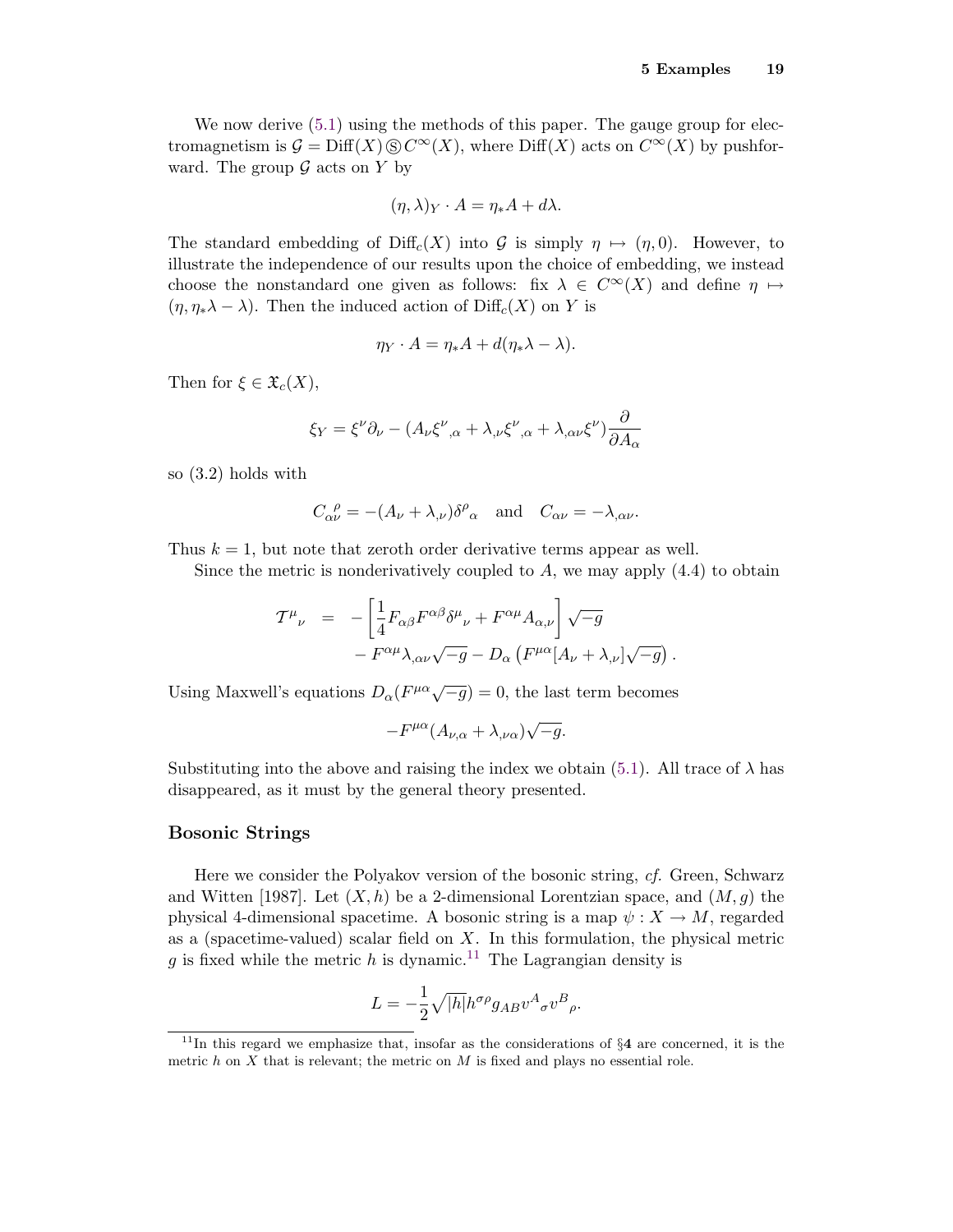We take the action of  $\text{Diff}_c(X)$  on the fields  $(\psi, h)$  to be  $(\eta, (\psi, h)) \mapsto (\eta, \psi, \eta, h)$ . Then, since *h* is nonderivatively coupled to  $\psi$ , (4.4) gives

$$
\mathcal{T}_{\mu\nu} = \left[ g_{AB} v^A{}_{\mu} v^B{}_{\nu} - \frac{1}{2} h_{\mu\nu} h^{\alpha\beta} g_{AB} v^A{}_{\alpha} v^B{}_{\beta} \right] \sqrt{|h|}.
$$

As  $\psi$  is a scalar field, this coincides with the canonical SEM tensor.

One can also check directly that this is consistent with Theorem **2**:

$$
\mathcal{T}_{\mu\nu} = -2 \frac{\delta L}{\delta h^{\mu\nu}}.
$$

But *h* is dynamic, so  $\mathcal{T}_{\mu\nu}$  vanishes on shell. This is expected in view of the form of the string Lagrangian, which — unlike the case of matter fields coupled to gravity — cannot be split into "matter" and "metric" parts à la  $(3.5)$ .

In the jargon of elasticity theory, our treatment of the string corresponds to the "body" representation. This is reflected by the fact that our SEM tensor  $\mathcal{T}_{\mu\nu}$  is a  $2\times 2$ matrix; in some sense it describes the "internal" distribution of energy, momentum and stress. Physically, then, the vanishing of  $\mathcal{T}_{\mu\nu}$  on shell can be interpreted to mean that if the string is to be harmonically mapped into spacetime, then it must be "internally unstressed." To obtain the "physical"  $4 \times 4$  SEM tensor on the spacetime  $(M, g)$ , one would have to work in the inverse material representation and consider a "cloud" of strings.

In this example, the parameter space *X* was not the physical spacetime. This happens in other contexts as well. For instance, Künzle and Duval [1986] have constructed a Kaluza-Klein version of classical field theory; in their approach *X* is a certain circle bundle over spacetime. The SEM tensor is then defined on this space and so is a  $5\times 5$  matrix; in the case of an adiabatic fluid, the additional components of  $T^{\mu}_{\ \nu}$  can be interpreted as an entropy-flux vector (Künzle [1986]).

### **Gravity**

Consider first the case of vacuum gravity. Then one has  $T^{\mu}{}_{\nu} = -\frac{1}{8\pi} \mathfrak{G}^{\mu}{}_{\nu} \approx 0$ . Recalling that in this instance  $T^{\mu}{}_{\nu}$  measures the response of the gravitational field to localized spacetime deformations, one can interpret this result as saying that the energy and momentum of a vacuum gravitational field cannot be localized.

Now suppose matter is present. Then the analysis in §**3** yields

$$
T^{\mu}_{\ \nu} = -\frac{1}{8\pi} \mathfrak{G}^{\mu}_{\ \nu} + \mathfrak{T}^{\mu}_{\ \nu} \approx 0.
$$

This can be thought of as expressing the balance of localizable energy and momentum of the total system. In particular, this equation leads one to ascribe to the gravitational field a certain tensorial stress-energy-momentum density in the amount of  $-\frac{1}{8\pi}\mathfrak{G}^{\mu}{}_{\nu}$ . Of course, this does not imply that all of the energy and momentum of the gravitational field is localizable.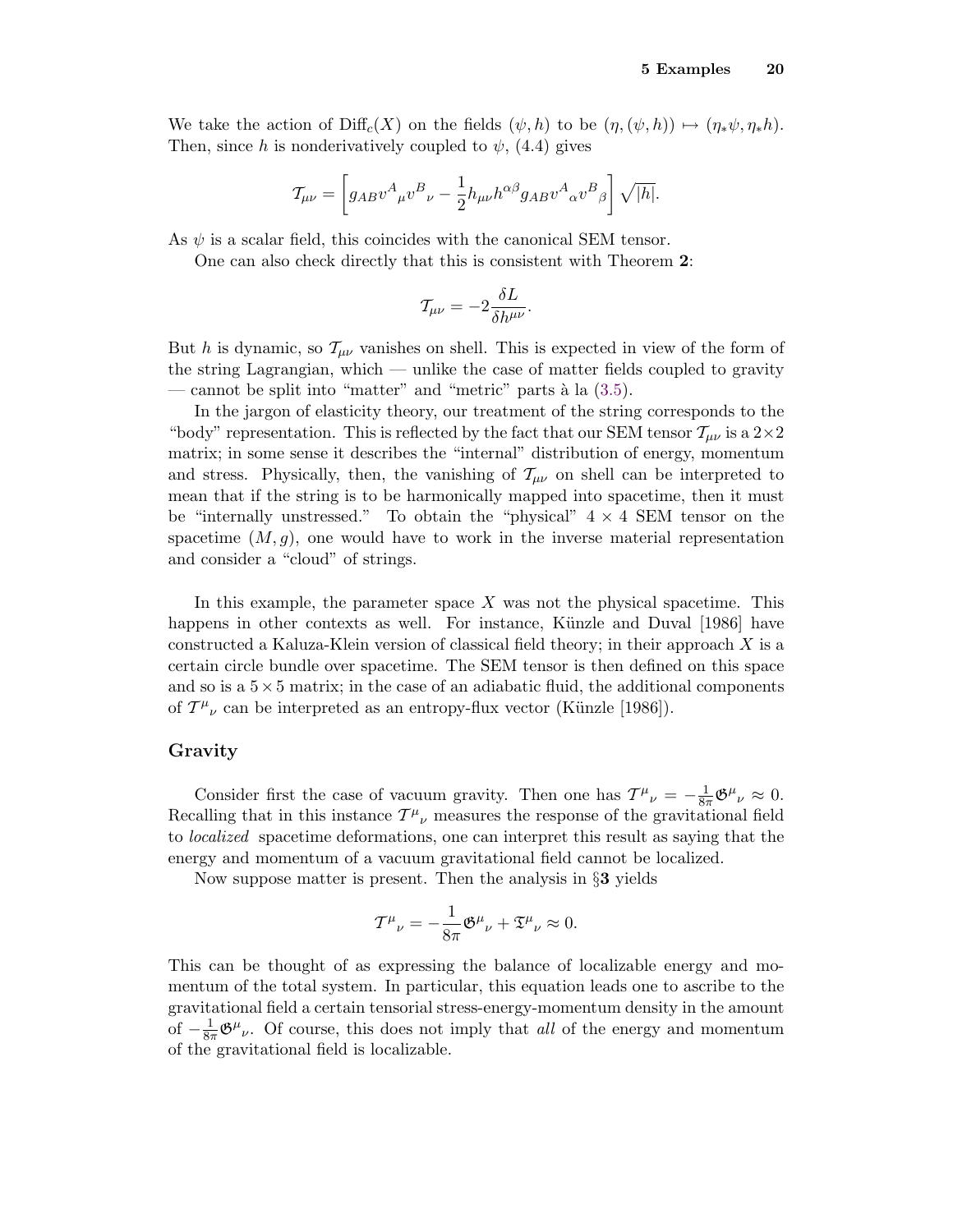By its very constuction,  $T^{\mu}{}_{\nu}$  is correlated with *localizable* energy and momentum. But not so the multimomentum map  $J^{\mathcal{L}}$ ; in fact, its integral over a Cauchy surface  $\Sigma$  should provide a measure of the total energy and momentum contained in  $\Sigma$ , localizable or not (*cf.* Remark **5**). To illustrate this point, consider an asymptotically flat gravitational field, in which context D (defined in Remark **5** above) consists of those diffeomorphisms of spacetime that are Poincaré at spatial infinity, cf. Ashtekar, Bombelli and Reula [1991]. Then for *ξ* in the Lie algebra of D, one finds that the left hand side of (3.5) reduces to a surface integral which may well represent the total energy and momentum of the gravitational field. Although we will not pursue this line of inquiry here, it is plausible that the formalism we have developed based upon the multimomentum map will provide a systematic means of studying questions concerning mass and angular momentum in general relativity.

### **Topological Field Theory**

A "topological field theory" is, broadly speaking, a field theory in which there is no metric on the parameter space *X*. We use the abelian Chern-Simons theory to briefly illustrate our results in this context. Let *X* be a 3-manifold and take  $Y = \Lambda^1 X$ . The Chern-Simons Lagrangian density is given by

$$
\mathcal{L} = \mathbf{d} A \wedge A,
$$

and the Euler-Lagrange equations are  $F = dA = 0$ . The gauge group is  $Diff(X)$ acting on  $\Lambda^1 X$  by push-forward. We compute

$$
T^{\mu}{}_{\nu} = \epsilon^{\mu\alpha\beta} A_{\nu} F_{\alpha\beta}.
$$

Once again  $T^{\mu}{}_{\nu}$  vanishes on shell. This time, however, the interpretation is somewhat different: it reflects the fact that topological field theories have no "local physics," and hence no localizable "energy" or "momentum." (It is necessary to qualify these terms since, in the absence of a metric, one cannot distinguish one from the other.) As in the previous example, this does not preclude the possibility that such a theory has a total nonzero energy/momentum content. In fact, using the formula in Remark **5**, we can explicitly compute the "topological" energy/momentum at infinity:

$$
-\int_{\Sigma} i_{\Sigma}^{*} (j^{1} A)^{*} J^{\mathcal{L}}(\xi_{Y}) = \int_{\partial \Sigma} [\mathbf{i}(\xi) A] A
$$

for arbitrary  $\xi \in \mathfrak{X}(X)$ .

### **Relativistic Elasticity**

Relativistic elasticity has, as its basic fields, the world tube of the elastic material and a Lorentz metric *g* on the physical spacetime *M*. The world tube is viewed as a map  $\Phi : \mathcal{B} \times \mathbb{R} \to M$ , where  $\mathcal{B}$  is a 3-dimensional reference region and  $\mathbb{R}$  is the time axis. The matter Lagrangian density is a given constitutive function of the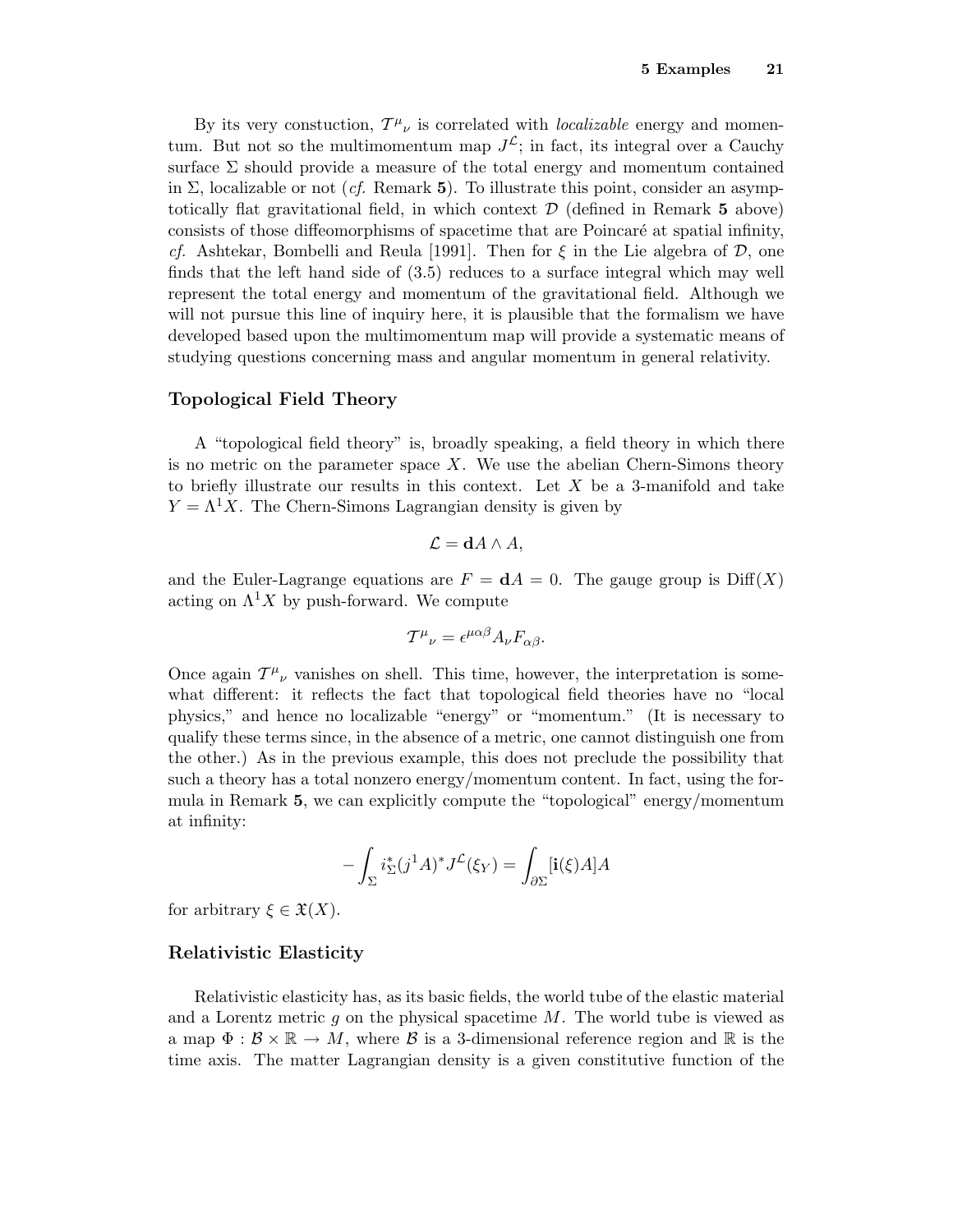relativistic spatial version of the Cauchy-Green tensor, namely  $g + u \otimes u$ , where *u* is the world velocity field of  $\Phi$ . See Marsden and Hughes [1983], §5.7, for more details on how this is set up. Notice especially that we do not require that the spacetime be sliced with comoving coordinates or any other particular choice, following the lead of Bao, Marsden, and Walton [1985]. The spacetime diffeomorphism group acts on the world tube by composition on the left, which is a relativistic version of the principle of material frame indifference, and it acts on the metric as usual, by pushforward. Thus, our theory applies to this case, and so one must have the stress energy momentum tensor given by either via the Noether based definition (3.5), or equivalently via the Hilbert formula (4.3). The former seems not to be known in relativistic elasticity. The Hilbert formula is common in the literature and is found in Marsden and Hughes [1983], page 313, which can also be consulted for additional references.

**Acknowledgements** We are grateful for helpful discussions with Arthur Fischer, Hans Künzle, John Pierce, and Abe Taub.

### **References**

- Anderson, I.M. [1992] Introduction to the variational bicomplex. These proceedings.
- Ashtekar, A., L. Bombelli and O. Reula [1991] The covariant phase space of asymptotically flat gravitational fields. In Mechanics, Analysis and Geometry: 200 Years After Lagrange, M. Francaviglia, ed., North Holland, Amsterdam, 417- 450.
- Bao, D., J.E. Marsden and R. Walton [1984] The Hamiltonian structure of general relativistic perfect fluids. Comm. Math. Phys. **99**, 319–345.
- Belinfante, F.J. [1939] On the spin angular momentum of mesons. Physica **vi**, 887-898.
- Belinfante, F.J. [1940] On the current and the density of the electric charge, the energy, the linear momentum and the angular momentum of arbitrary fields. Physica **vii**, 449–474.
- Corson, E.M. [1953] Introduction to Tensors, Spinors and Relativistic Wave Equations. Hafner, New York.
- Davis, W.R. [1970] Classical Fields, Particles, and the Theory of Relativity. Gordon and Breach, New York.
- Epstein, D. and W. Thurston [1979] Transformation groups and natural bundles. Proc. Lon. Math. Soc. **38**, 219–236.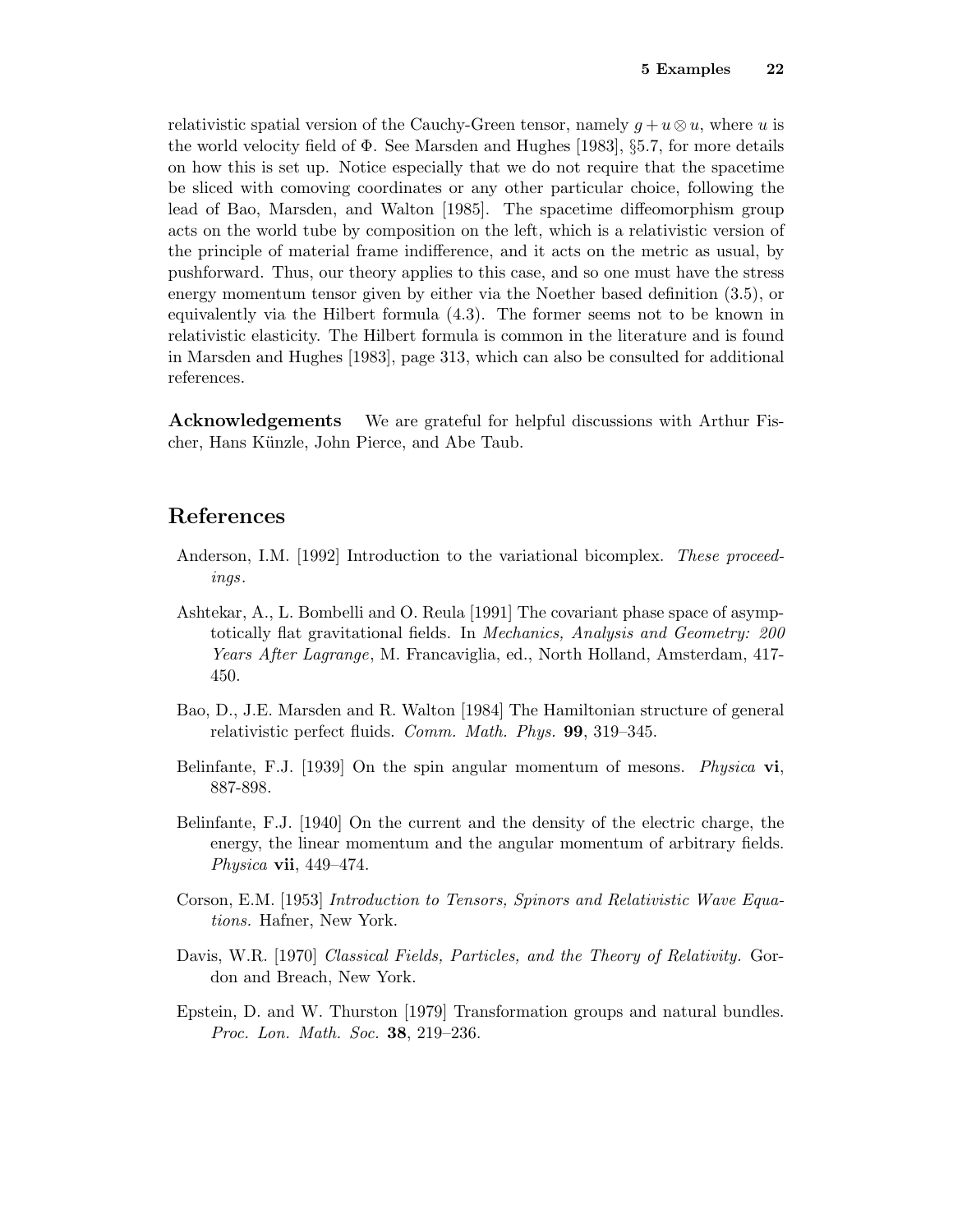- Ferraris, M. and M. Francaviglia [1983] A constructive approach to bundles of geometric objects on a differentiable manifold. J. Math. Phys. **24**, 120–124.
- Ferraris, M. and M. Francaviglia [1985] Energy-momentum tensors and stress tensors in geometric field theories. J. Math. Phys. **26**, 1243–1252.
- Ferraris, M. and M. Francaviglia [1991] The Lagrangian approach to conserved quantities in general relativity. In Mechanics, Analysis, and Geometry: 200 Years After Lagrange, M. Francaviglia, ed., North Holland, Amsterdam, 451– 488.
- Fischer, A.E. [1982] A unified approach to conservation laws in general relativity, gauge theories, and elementary particle physics. Gen. Rel. and Grav. **14**, 683–689.
- Fischer, A.E. [1985] Conservation laws in gauge field theories. In Differential Geometry, Calculus of Variations, and their Applications, G.M. Rassias and T.M. Rassias, eds., Marcel Dekker, N.Y., 211–253.
- Gotay, M.J., J.A. Isenberg, J.E. Marsden and R. Montgomery [1992] Momentum Maps and Classical Relativistic Fields (in preparation).
- Green, M.B., J.H. Schwarz, and E. Witten [1987] Superstring Theory I. Introduction. Cambridge University Press.
- Hawking, S.W. and G.F.R. Ellis [1973] The Large Scale Structure of Space-time. Cambridge University Press.
- Kijowski, J. and W. Tulczyjew [1979] A Symplectic Framework for Field Theories. Springer Lect. Notes in Physics **107**.
- Kuchař, K. [1973] Canonical quantization of gravity. In *Relativity, Astrophysics* and Cosmology, W. Israel, ed., Reidel, Dordrecht, 237–288.
- Künzle, H.P. [1986] Lagrangian formalism for adiabatic fluids on five-dimensional spacetime. Can. J. Phys. **64**, 185–189.
- Künzle, H.P. and C. Duval [1986] Relativistic and non-relativistic classical field theory on five-dimensional spacetime. Class. Quantum Grav. **3**, 957–973.
- Love, A.E.H [1944] A Treatise on the Mathematical Theory of Elasticity. Dover, New York.
- Marsden, J.E. and T.J.R. Hughes [1983] Mathematical Foundations of Elasticity. Prentice-Hall, Redwood City, CA.
- Misner, C.W., K. Thorne and J.A. Wheeler [1973] Gravitation. W. H. Freeman, San Francisco.
- Palais, R. and C.-L. Terng [1977] Natural bundles have finite order. Topology **16**, 271–277.